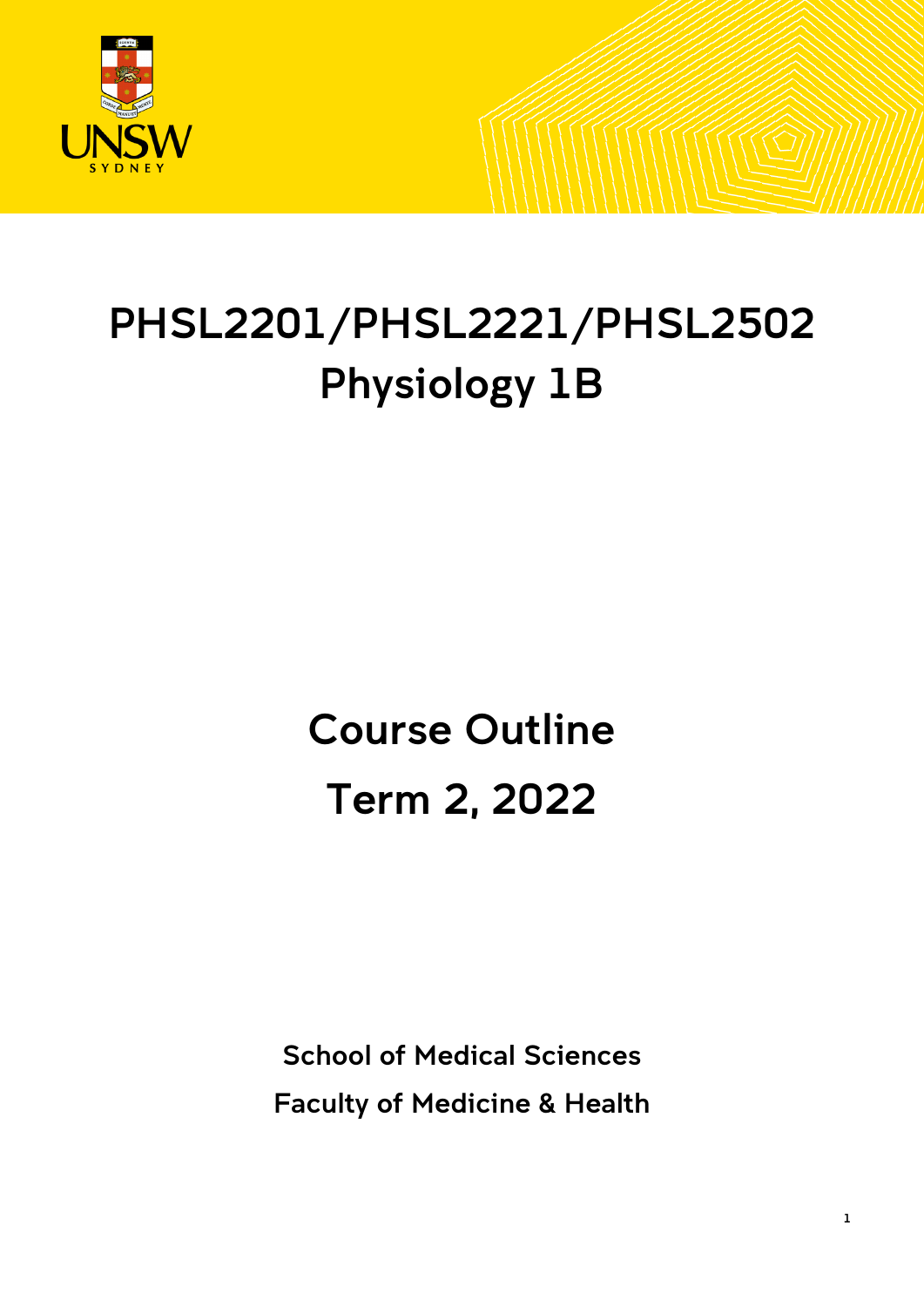# **Table of Contents**

| 1. Staff                                                           | 3  |
|--------------------------------------------------------------------|----|
| 2. Course information                                              | 3  |
| 2.1. Course summary                                                | 3  |
| 2.2. Course aims                                                   | 4  |
| 2.3. Course learning outcomes (CLO)                                | 4  |
| 2.4. Relationship between course learning outcomes and assessments | 5  |
| 3. Strategies and approaches to learning                           | 5  |
| 3.1. Learning and teaching activities                              | 5  |
| 3.2. Expectations of students                                      | 6  |
| 4. Course schedule and structure                                   | 7  |
| 4.1. Course structure                                              | 7  |
| 4.2. Term 2 2022 Course Schedule                                   | 8  |
| 4.3. Practical Class Information                                   | 11 |
| 5. Assessment                                                      | 14 |
| 5.1. Assessment tasks                                              | 14 |
| 5.2. Assessment criteria and standards                             | 15 |
| 5.3. Submission of assessment tasks                                | 16 |
| 5.4. Feedback on assessment                                        | 17 |
| 6. Academic integrity, referencing and plagiarism                  | 18 |
| 7. Readings and resources                                          | 19 |
| 8. Administrative matters                                          | 20 |
| 9. Additional support for students                                 | 20 |
| 10. Continual Course Improvement                                   | 21 |
|                                                                    |    |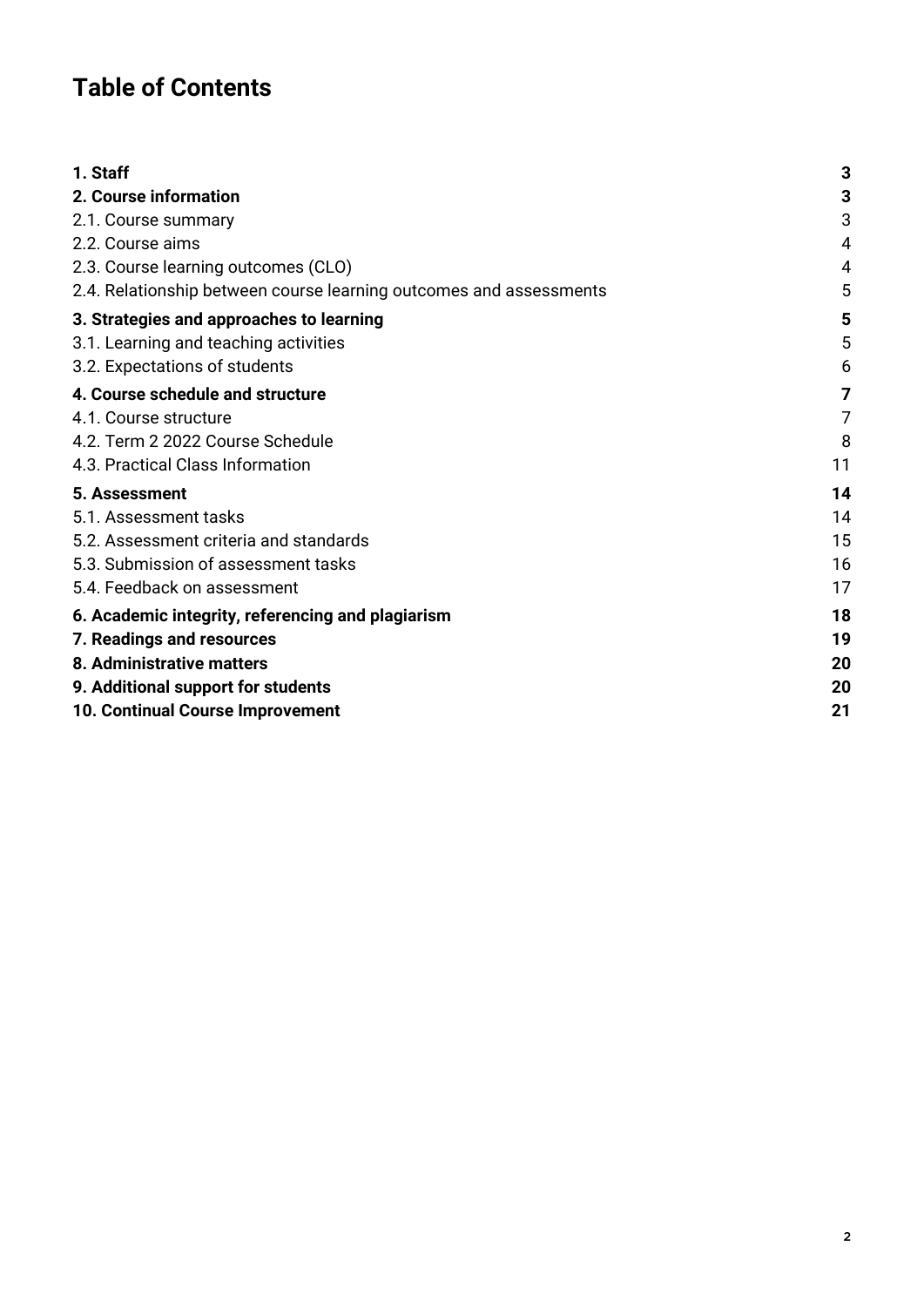# <span id="page-2-0"></span>1. Staff

| <b>Position</b> | <b>Name</b>       | <b>Email</b>            | <b>Contact Details</b> |
|-----------------|-------------------|-------------------------|------------------------|
| Course Convenor | Dr. Lesley Ulman  | phys1b@unsw.edu.au      | ph: (02) 9385 3601     |
| Co-Convenor     | Dr. Nicole Marden | phys1b@unsw.edu.au      | ph: (02) 9065 0453     |
| Lecturers       | Dr V.Birzniece    | v.birzniece@unsw.edu.au |                        |
|                 | Dr N.Marden       | n.marden@unsw.edu.au    |                        |
|                 | Dr.J.Cederholm    | j.cederholm@unsw.edu.au |                        |
|                 | Dr K.Gibson       | k.gibson@unsw.edu.au    |                        |
|                 | Dr T. Murphy      | Tim.Murphy@unsw.edu.au  |                        |

If you need to consult with the course convenor, co-convenor or a lecturer, appointments can be set up through email.

The teaching staff involved in the running of this course are located on the second and third floors of the west wing of the Wallace Wurth building. Unfortunately, students are not able to access these areas and if you wish to contact one of us you will need to do so by email and we can organise to meet with you if necessary.

# <span id="page-2-1"></span>2. Course information

Units of credit: 6 Units of Credit

Pre-requisite(s): PHSL2101 or PHSL2121 or PHSL2501

Teaching times and locations - this is a jointly taught course. Refer to:

- PHSL2201 <http://timetable.unsw.edu.au/2022/PHSL2201.html>
- PHSL2221 <http://timetable.unsw.edu.au/2022/PHSL2221.html>
- PHSL2502 <http://timetable.unsw.edu.au/2022/PHSL2502.html>

## <span id="page-2-2"></span>2.1. Course summary

This course introduces students to fundamental physiological principles, from basic cellular function in terms of chemical and physical principles to the operation and interaction of body systems. Although introductory in the level of content, this course in Human Physiology is comprehensive in scope covering a range of body systems from a cellular to a more integrative approach. This course follows on from the first term course. The areas of physiology covered in this course are temperature regulation, endocrine physiology, reproduction, respiratory physiology, kidney and body fluids, and the gastrointestinal system The course includes a substantial series of practical class experiments in which students work in small groups to conduct experiments that give a deeper insight into these specific topic areas, and an appreciation of how the results of experiments depend not only on what we measure but how we measure it. Online self-directed activities and online practicals further support the course content and learning objectives.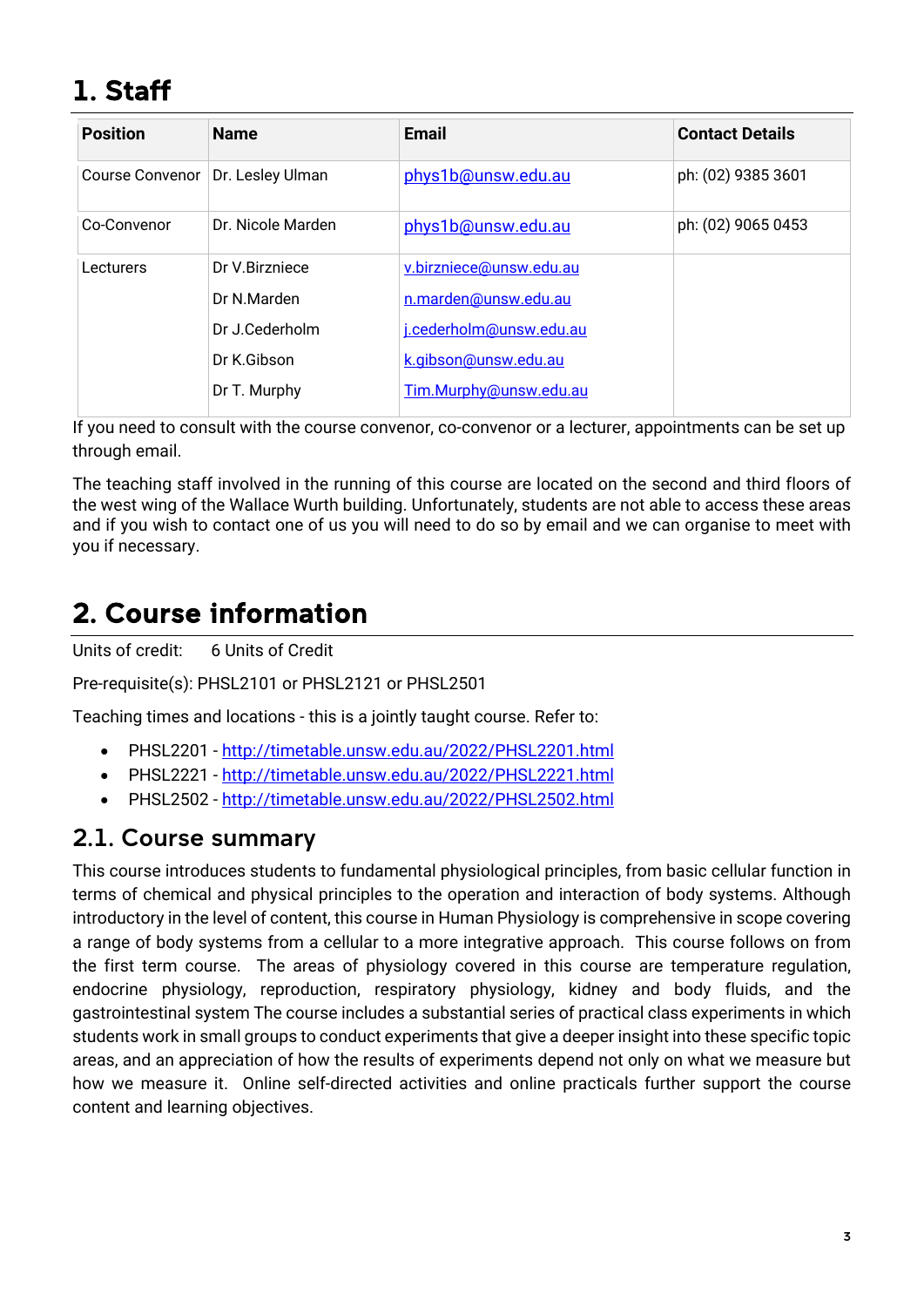# <span id="page-3-0"></span>2.2. Course aims

This is the second of our two introductory physiology courses and is offered to students who have successfully completed the first term course. The major aims of this course are to provide students with a basic understanding of the fundamental processes and mechanisms that serve and control the various functions of the body. Physiology is a core discipline in the study of body function and this introductory course is offered to students from a diverse range of study programs. The course aims to equip students to progress further in medical sciences or related subjects, and / or to be able to apply their specific program knowledge in a biological context.

It should be noted that, although introductory, this course in Human Physiology is comprehensive in scope. Areas treated in detail include both relatively simple cellular mechanisms as well as more complex interactions between whole organ systems. It should also be noted that, where appropriate, subject areas are treated quantitatively as well as qualitatively, an approach that requires students to have at least a basic knowledge of mathematics and chemistry.

# <span id="page-3-1"></span>2.3. Course learning outcomes (CLO)

At the successful completion of this course you (the student) should be able to:

- 1. demonstrate an understanding of the fundamental principles underlying the function of the individual body systems covered, which include temperature regulation, endocrine physiology, reproduction, respiratory physiology, kidney and body fluids, and the gastrointestinal system.
- 2. clearly and concisely describe the basic physiological mechanisms underlying the body's response to different stimuli and/or maintaining homeostasis as related to the different organ systems covered.
- 3. develop basic skills in experimental physiology with a focus on skills in accurately interpreting experimental data related to the systems under study.

The Bachelor of Science learning outcomes are outlined at <https://www.handbook.unsw.edu.au/undergraduate/programs/2022/3970>

UNSW programs aspire to graduate:

a) Scholars capable of independent and collaborative enquiry, rigorous in their analysis, critique and reflection, and able to innovate by applying their knowledge and skills to the solution of novel as well as routine problems.

b) Entrepreneurial leaders capable of initiating and embracing innovation and change, as well as engaging and enabling others to contribute to change.

c) Professionals capable of ethical, self- directed practice and independent lifelong learning.

d) Global citizens who are culturally adept and capable of respecting diversity and acting in a socially just and responsible way.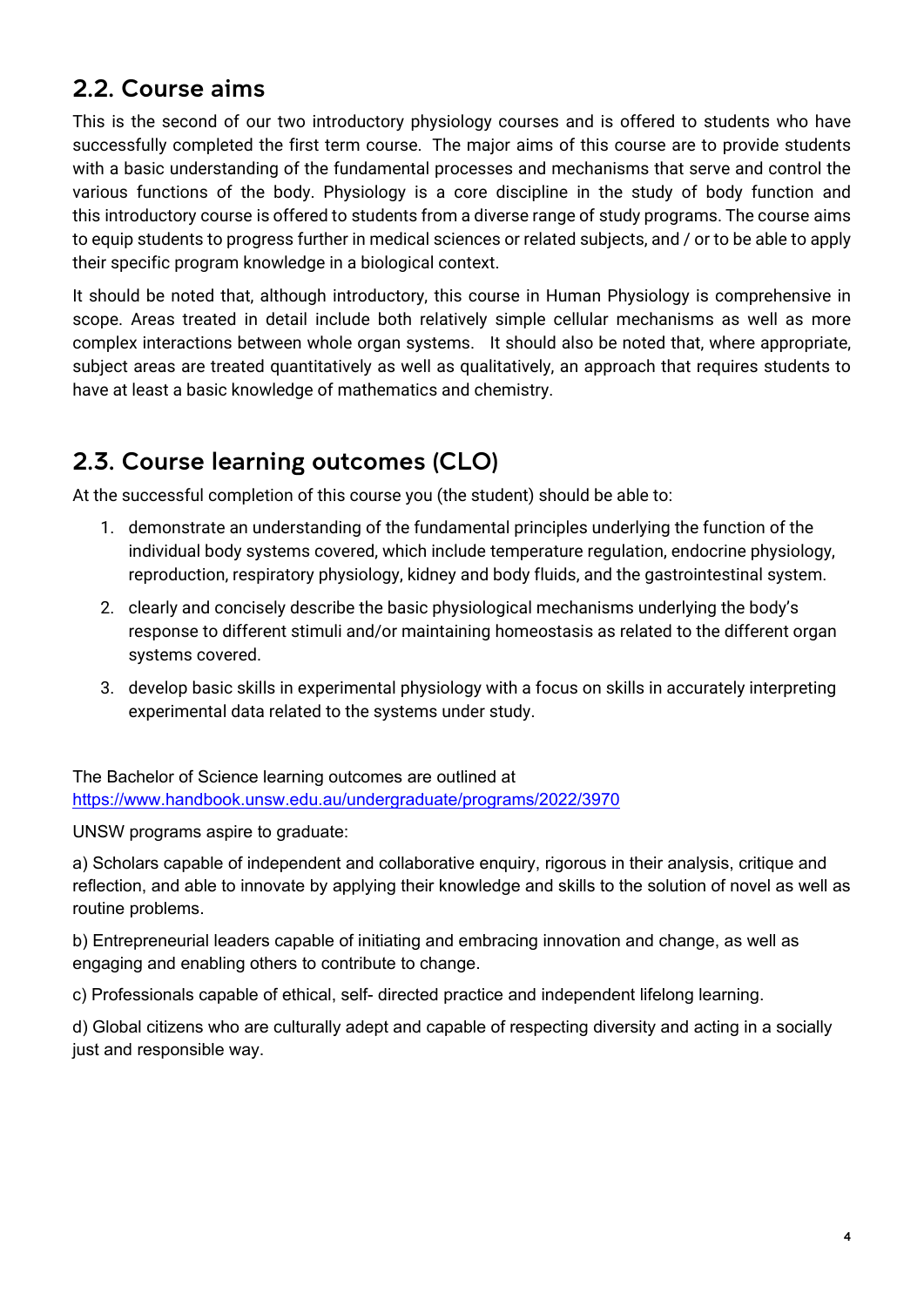#### <span id="page-4-0"></span>2.4. Relationship between course learning outcomes and assessments

| Course<br>Learning<br><b>Outcome</b><br>(CLO) | <b>LO Statement</b>                                                                                                                                                                                                                                                                                        | <b>Related Tasks &amp; Assessment</b>                                       |
|-----------------------------------------------|------------------------------------------------------------------------------------------------------------------------------------------------------------------------------------------------------------------------------------------------------------------------------------------------------------|-----------------------------------------------------------------------------|
| CLO <sub>1</sub>                              | Demonstrate an understanding of the<br>fundamental principles underlying the<br>function of the individual body systems<br>covered, which include temperature<br>regulation, endocrine physiology,<br>reproduction, respiratory physiology,<br>kidney and body fluids, and the<br>gastrointestinal system. | Mid-session Theory Exam<br>End of session exam<br>Online tutorials          |
| CLO <sub>2</sub>                              | Clearly and concisely describe the basic<br>physiological mechanisms underlying the<br>body's response to different stimuli and/or<br>maintaining homeostasis as related to the<br>different organ systems covered.                                                                                        | Mid-session Theory Exam<br>End of session exam<br>Post lab revision modules |
| CLO <sub>3</sub>                              | Develop basic skills in experimental<br>physiology with a focus on skills in<br>accurately interpreting experimental data<br>related to the systems under study.                                                                                                                                           | End of session exam<br>Post lab revision modules                            |

# <span id="page-4-1"></span>3. Strategies and approaches to learning

# <span id="page-4-2"></span>3.1. Learning and teaching activities

The philosophy underpinning this course and its Teaching and Learning Strategies is based on "Guidelines on Learning that Inform Teaching at UNSW". The teaching activities are centred on assisting you to achieve the course aims and learning objectives, in an environment which interests and challenges you. The teaching of Physiology 1B is structured around established knowledge of the fundamental processes and mechanisms that serve and control the various functions of the body. Content is delivered by discipline experts, drawn from different research areas.

Physiology 1B is delivered across 10 teaching weeks in Term 2, typically comprising 3 x 1 hr lectures per week, 1 x 3 hour practical class per fortnight, and a series of supporting online learning activities. Although the primary source of information for this course is the lecture material, effective learning can be enhanced through self-directed use of other resources such as textbooks, literature references and web-based sources. Lectures will provide you with the concepts and theory essential for an understanding of the fundamental processes of body function. Your practical classes will be directly related to the lecture material, and it is essential that all students prepare for practical classes before attending by completing the online pre-laboratory modules (accessed through Moodle) and reading the practical notes (available via Moodle). The practical classes assist in the development of research and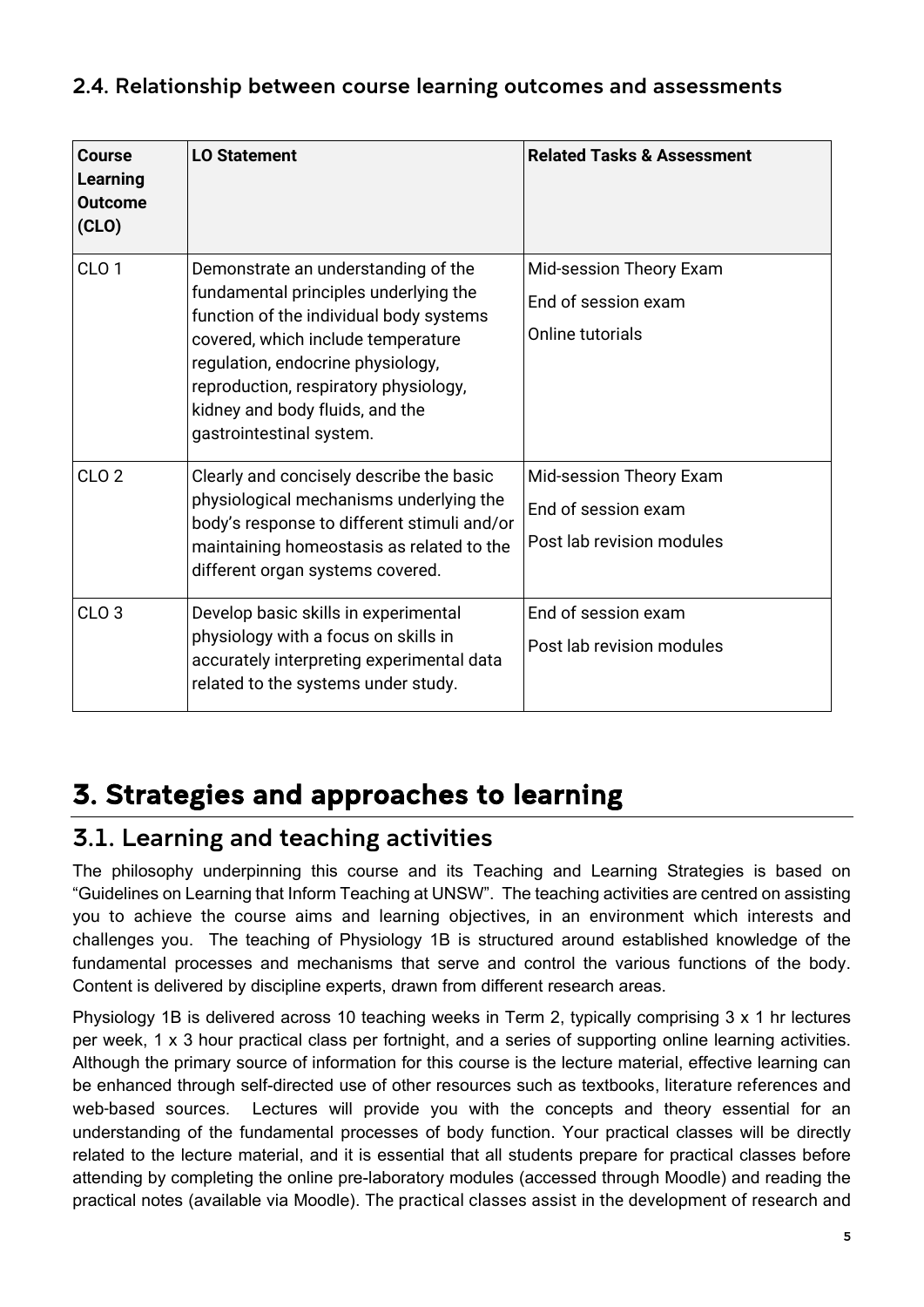analytical skills, and further learning of the key objectives. Physiology is an experimental discipline, and the practical work allows you to obtain insights into the development of knowledge and experimental approaches.

The online learning modules are a mix of activities designed to review the materials and/or support the exploration of the material in more depth. Online tutorials allow you to engage in a more interactive form of learning than is possible in the lectures. They have been carefully designed to enhance and test your understanding of the lecture material.

It is up to you to ensure you perform well in each part of the course: keeping up with the lecture material posted on Moodle, attending the weekly online question and answer sessions, engaging with the tutorials, making full use of the pre and post laboratory modules, studying for exams and seeking assistance to clarify your understanding. Online feedback quizzes and past exam questions are provided to assist you in preparing for examinations.

Students are strongly recommended to allocate additional time for self-directed study, which includes revision for assessments.

# <span id="page-5-0"></span>3.2. Expectations of students

## **Participation**

Attendance at **ALL** of the face-to-face practical classes is compulsory unless you have a medical or other valid reason for non-attendance. It is really important that you register your attendance in each practical class by ensuring that you get your name marked off the class roll.

Satisfactory completion of the work set for each class is essential and **IS A REQUIREMENT FOR PASSING PHYSIOLOGY**. Non-attendance for other than documented medical or other serious reasons may make you ineligible to successfully complete this course. At the very least you may be required to pass an additional oral examination on the practical classes, as well as undertaking the normal practical exam.

Students who miss practical classes due to illness or for other reasons must submit a medical certificate to the course convenors **WITHIN 7 DAYS** of missing a class. If received after this time, no consideration will be given, and you will be marked absent from that class. Medical certificates may be sent via email to the course convenors [\(phys1b@unsw.edu.au\)](mailto:phys1b@unsw.edu.au), submitted to academic staff during lab time, or left with a member of the technical staff located in room 118 East Wing Wallace Wurth Building.

**The following details must be provided along with the medical certificate: Name, Student number, Group number, Date of the class, Name of class missed.**

**Please note that you are NOT required to apply for special consideration via Online Services in myUNSW for a missed practical class. The Special Considerations unit will NOT process these applications.**

**The practical exam is compulsory FOR ALL STUDENTS.**

Missing any examination, however, requires lodging a medical certificate via Online Services in myUNSW within 3 DAYS of the missed assessment.

(further details on how to do this are linked from the SoMS Student advice page: [medicalsciences.med.unsw.edu.au/students/undergraduate/advice-students\)](http://medicalsciences.med.unsw.edu.au/students/undergraduate/advice-students).

#### **Important note regarding COVID-19 and attendance:**

It's important that we highlight safety precautions relating to COVID-19 and attendance.

You SHOULD NOT come to campus and attend practical classes if you have tested positive on a Rapid antigen test or PCR test; instead, you should follow the NSW Health guidelines i.e. self-isolate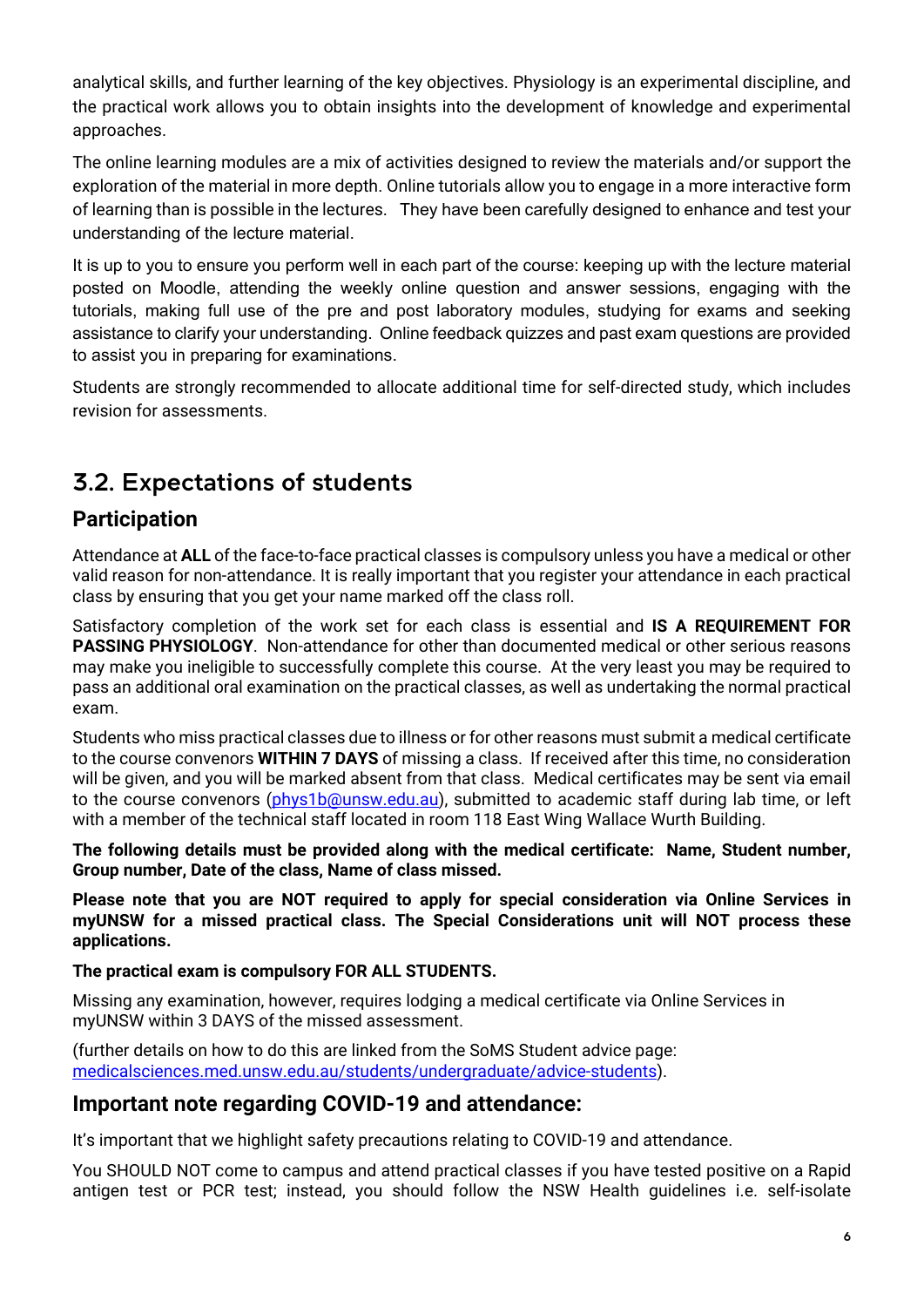immediately for 7 days. If you have a sore throat, runny nose, cough or shortness of breath after 7 days, please remain in self-isolation until 24 hours after your symptoms have resolved.

If you were on campus during your infectious period, (2 days before onset of symptoms or positive test), please let us know immediately by submitting the UNSW COVID-19 Case Notification [form.](https://www.covid-19.unsw.edu.au/covid-19-case-notification) We use this information to alert our community members to the sites of potential exposure on campus.

If you are a household or close contact, you do not need to self-isolate if you do not have any symptoms, but must follow [NSW Health household and close contact guidelines](https://www.nsw.gov.au/covid-19/management/household-contacts) for 7 days from the last time someone in your household tested positive to COVID-19, or as otherwise directed by NSW Health if you are a close contact.

If you exhibit any of the following symptoms - fever, cough, sore throat, shortness of breath, runny nose, loss of smell and loss of taste - you should get tested. If your test result is positive, you must self-isolate. If your test is negative, you should stay home until you do not have any symptoms.

Students who miss practical classes due to infection with COVID-19 are not required to provide any medical documentation, however you **must** contact the course convenors [\(phys1b@unsw.edu.au\)](mailto:phys1b@unsw.edu.au) to inform them of your absence.

Please refer to the UNSW COVID 19 Coronavirus Advice & FAQs – Information for Students for further information relating to keeping the UNSW community safe from COVID-19: [https://www.covid-](https://www.covid-19.unsw.edu.au/information-students)[19.unsw.edu.au/information-students](https://www.covid-19.unsw.edu.au/information-students)

#### **Guidelines on Extra-curricular activities affecting attendance**

Students should refer to the following website for information relating to extracurricular activities.

<https://medicalsciences.med.unsw.edu.au/sites/default/files/Extra-curricularActivitiesSOMS.pdf>

# <span id="page-6-0"></span>**4.** Course schedule and structure

## <span id="page-6-1"></span>4.1. Course structure

.

Physiology 1 is a 6 unit of credit course which will be delivered in a blended mode. There will be no faceto-face lectures; instead lecture material will be incorporated into an online delivery mode combining short videos, text, activities and quizzes. These online lecture modules will provide you with the concepts and theory essential for understanding the fundamental processes of body function. There will be a series of synchronous online Q&A sessions at 5pm each Monday for students to ask questions and clarify any issues which may have arisen from the previous weeks lecture material. In week 3, the Monday is the Queen's birthday public holiday so the Q&A session will be moved to Tuesday 14<sup>th</sup> June at 9am. In week 10 the Monday Q&A session will be used to help you prepare for the end of term exam. The GIT Q&A session be held in week 10 on Wednesday 3<sup>rd</sup> August at 9am.

There are online tutorials relating to all the major topic areas. These are designed to complement and enhance your understanding of the lecture material.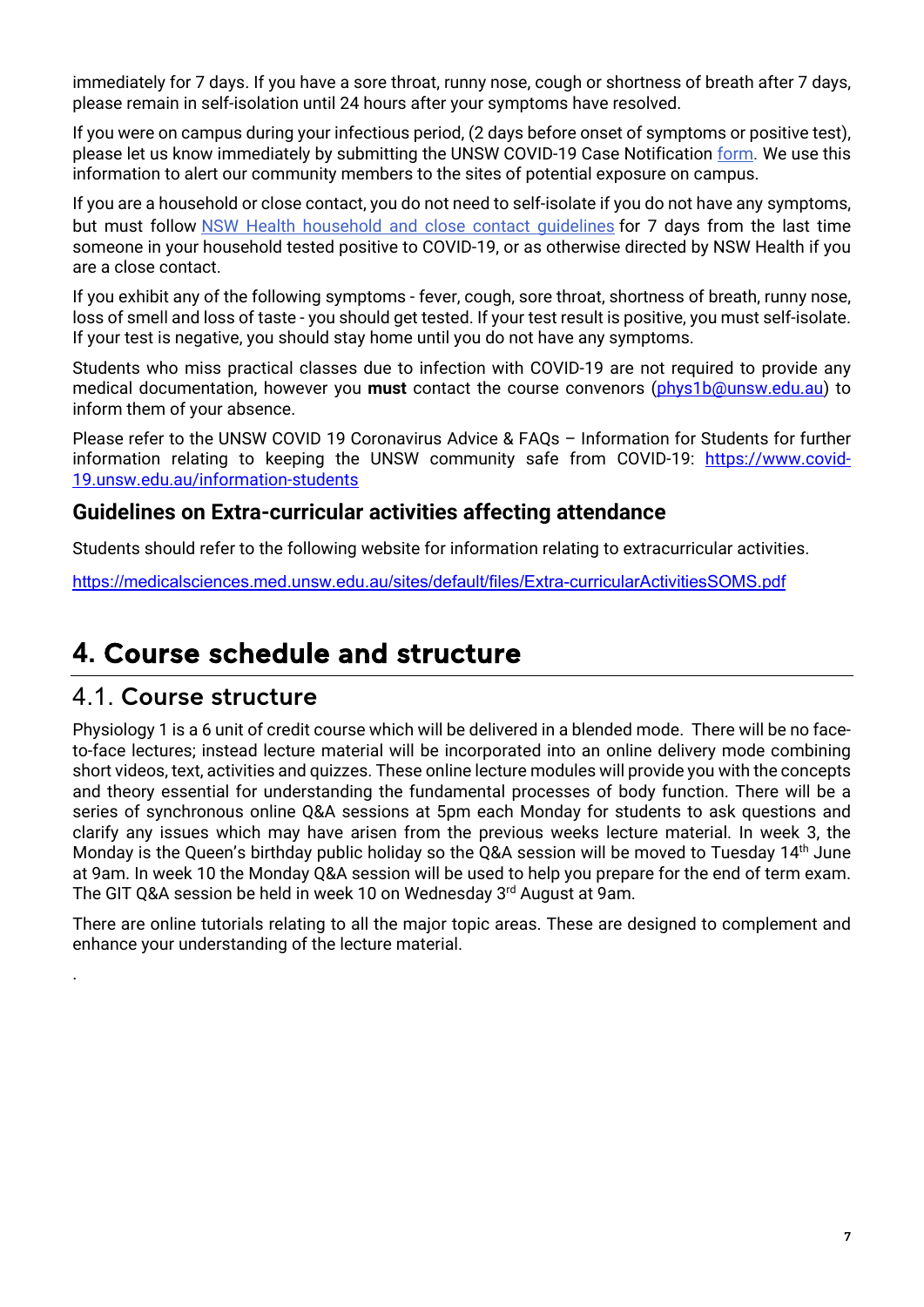# 4.2. Term 2 2022 Course Schedule

#### **PHSL2201 / 2221 / PHSL2502: TERM 2 2022 COURSE SCHEDULE**

<span id="page-7-0"></span>

| Week No.<br>Commencing | Recorded Lectures (Asynchronous: accessed via Moodle)                                                                                                                                           | Live Sessions: Q&A Sessions (MS<br>Teams) & Mid-term exam                                                         | <b>Practicals</b>                                                                                                                                                            | <b>Deadlines</b><br>(post-labs and tutorials) |  |  |
|------------------------|-------------------------------------------------------------------------------------------------------------------------------------------------------------------------------------------------|-------------------------------------------------------------------------------------------------------------------|------------------------------------------------------------------------------------------------------------------------------------------------------------------------------|-----------------------------------------------|--|--|
| 0-Week,<br>23-May      | Moodle Welcome - Introductory presentation video                                                                                                                                                |                                                                                                                   |                                                                                                                                                                              |                                               |  |  |
| 30-May                 | <b>Endocrine L1:</b> Mechanisms of hormone action Birzniece<br>Endocrine L2: Pancreas and feedback loops<br><b>Birzniece</b><br>Endocrine L3: Thyroid and parathyroid gland<br><b>Birzniece</b> | Mon 30 May 5-6 PM<br>Course Introduction & Q&A<br>Ulman, Marden, All Staff                                        | <b>Thyroid Physiology:</b><br>Group 1: Tues 31 May 10-1<br>WW 115/116<br>Group 2: Tues 31 May 2-5<br>WW 115/116<br>Group 3: Wed 1 Jun 10-1<br>WW 115/116                     |                                               |  |  |
| 2<br>6-Jun             | Endocrine L4: Hypothalamus and pituitary<br><b>Birzniece</b><br>Endocrine L5: Adrenal gland<br><b>Birzniece</b><br>Reproduction L1: Male reproductive system<br>Marden                          | Mon 6 June 5-6 PM<br>Endocrine L1-L3 Q&A<br><b>Birzniece</b>                                                      | <b>Thyroid Physiology:</b><br>Group 4: Tues 7 Jun 10-1<br>WW 115/116<br>Group 5: Tues 7 Jun 2-5<br>WW 115/116<br>Group 6: Wed 8 Jun 10-1<br>WW 115/116                       |                                               |  |  |
| 3<br>$13 - Jun$        | Reproduction L2: Female reproductive system<br>Marden<br><b>Reproduction L3: Pregnancy</b><br>Marden<br><b>Respiration L1: Respiratory System</b><br>Cederholm                                  | Mon 13 June: Queens Birthday -<br>no Q&A<br>Tues 14 <sup>th</sup> June<br>Endocrine L4-L5 Q&A<br><b>Birzniece</b> | <b>Endocrine and Reproductive Physiology:</b><br>Group 1: Tues 14 Jun 10-1<br>WW 115/116<br>Group 2: Tues 14 Jun 2-5<br>WW 115/116<br>Group 3: Wed 15 Jun 10-1<br>WW 115/116 |                                               |  |  |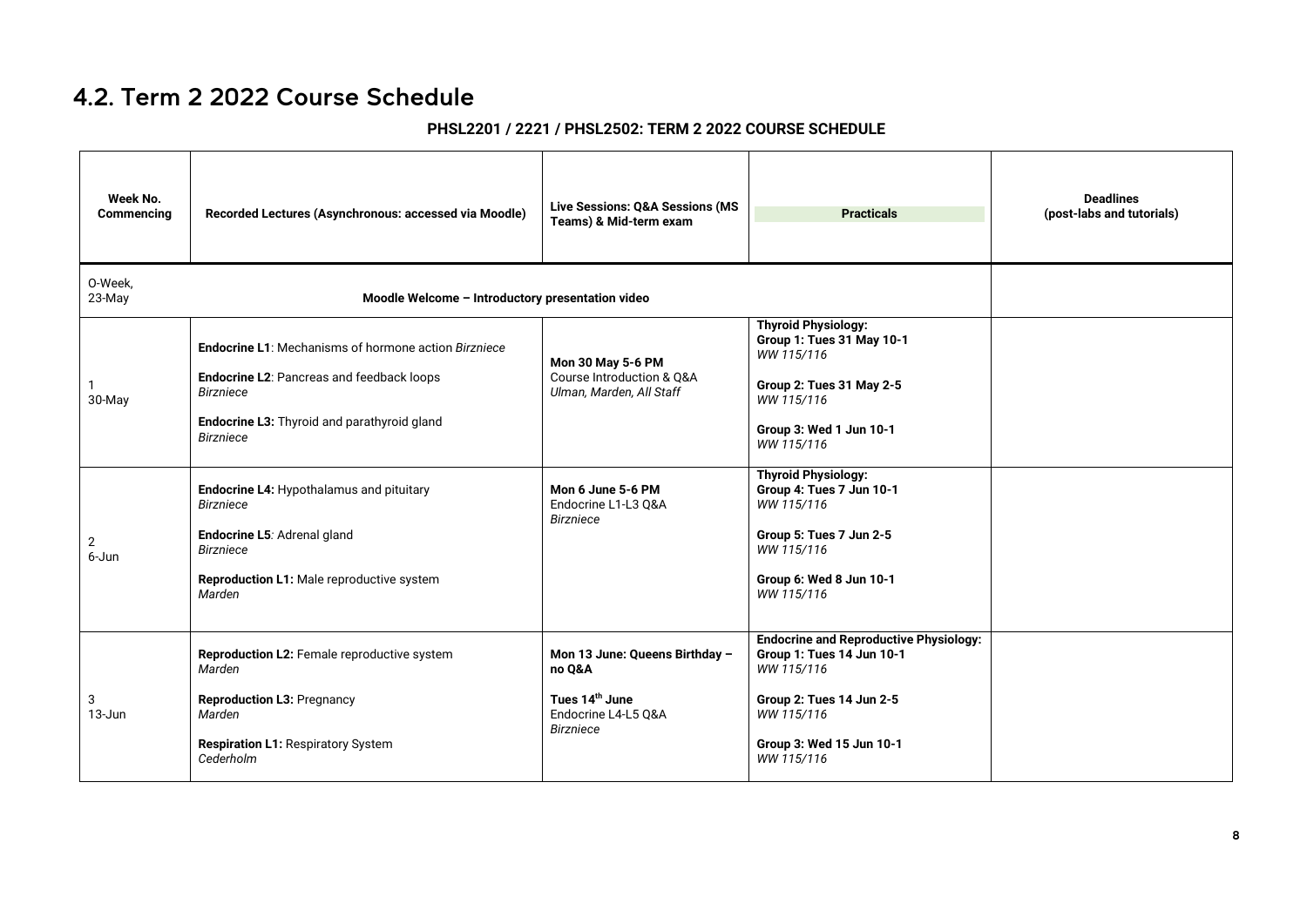| 4<br>20-Jun     | Respiration L2: Lung Volumes, capacities and compliance<br>Cederholm<br><b>Respiration L3: Ventilation</b><br>Cederholm<br>Respiration L4: Oxygen transport<br>Cederholm                                                                                                                     | Mon 20 June 5-6 PM<br>Reproduction Q&A<br>Marden                                                                                                | <b>Endocrine and Reproductive Physiology:</b><br>Group 4: Tues 21 Jun 10-1<br>WW 115/116<br>Group 5: Tues 21 Jun 2-5<br>WW 115/116<br>Group 6: Wed 22 Jun 10-1<br>WW 115/116 | Thyroid post-lab due at 5pm on<br>Wednesday 22 <sup>nd</sup> June<br>Endocrine Physiology tutorial due at<br>5pm on Sunday 26th June                                 |
|-----------------|----------------------------------------------------------------------------------------------------------------------------------------------------------------------------------------------------------------------------------------------------------------------------------------------|-------------------------------------------------------------------------------------------------------------------------------------------------|------------------------------------------------------------------------------------------------------------------------------------------------------------------------------|----------------------------------------------------------------------------------------------------------------------------------------------------------------------|
| 5<br>27-Jun     | Respiration L5: Carbon dioxide and blood buffering<br>Cederholm<br><b>Respiration L6: Control of respiration</b><br>Cederholm<br><b>Temperature Regulation</b><br>Gibson                                                                                                                     | <b>Mon 27 June 5-6 PM</b><br><b>Mid-term Revision Q&amp;A</b><br>Ulman, Birzniece, Marden<br><b>Wed 29 June 9-10 AM</b><br><b>Mid-term Exam</b> | <b>NO PRACTICALS</b>                                                                                                                                                         | Reproductive Physiology tutorial due at<br>5pm on Sunday 3rd July                                                                                                    |
| 6<br>4-Jul      |                                                                                                                                                                                                                                                                                              | <b>Flexibility Week</b>                                                                                                                         |                                                                                                                                                                              |                                                                                                                                                                      |
| 7<br>$11 -$ Jul | Kidney & Body Fluids L1: Body fluids and introduction to the<br>kidney<br>Gibson<br>Kidney & Body Fluids L2: Process of urine formation; renal<br>blood flow and glomerular filtration<br>Gibson<br>Kidney & Body Fluids L3: Measurement of RPF; clearance<br>and tubular function<br>Gibson | Mon 11 Jul 5-6 PM<br><b>Respiration / Temp Reg Q&amp;A</b><br>Cederholm & Gibson                                                                | <b>Respiratory Gas Exchange:</b><br>Group 1: Tues 12 Jul 10-1<br>WW 115/116<br>Group 2: Tues 12 Jul 2-5<br>WW 115/116<br>Group 3: Wed 13 Jul 10-1<br>WW 115/116              | <b>Reproductive &amp; Endocrine Physiology</b><br>post-lab due at 5pm on Wednesday 13rd<br>July<br>Respiratory Physiology tutorial due at<br>5pm on Sunday 17th July |
| 8<br>18-Jul     | Kidney & Body Fluids L4: Tubular function (cont) and water<br>balance<br>Gibson<br>Kidney & Body Fluids L5: Water balance (cont); sodium<br>balance and potassium balance<br>Gibson                                                                                                          | Mon 18 Jul 5-6 PM<br>Kidney & Body Fluids L1-L3 Q&A<br>Gibson                                                                                   | <b>Respiratory Gas Exchange:</b><br>Group 4: Tues 19 Jul 10-1<br>WW 115/116<br>Group 2: Tues 19 Jul 2-5<br>WW 115/116<br>Group 3: Wed 20 Jul 10-1<br>WW 115/116              |                                                                                                                                                                      |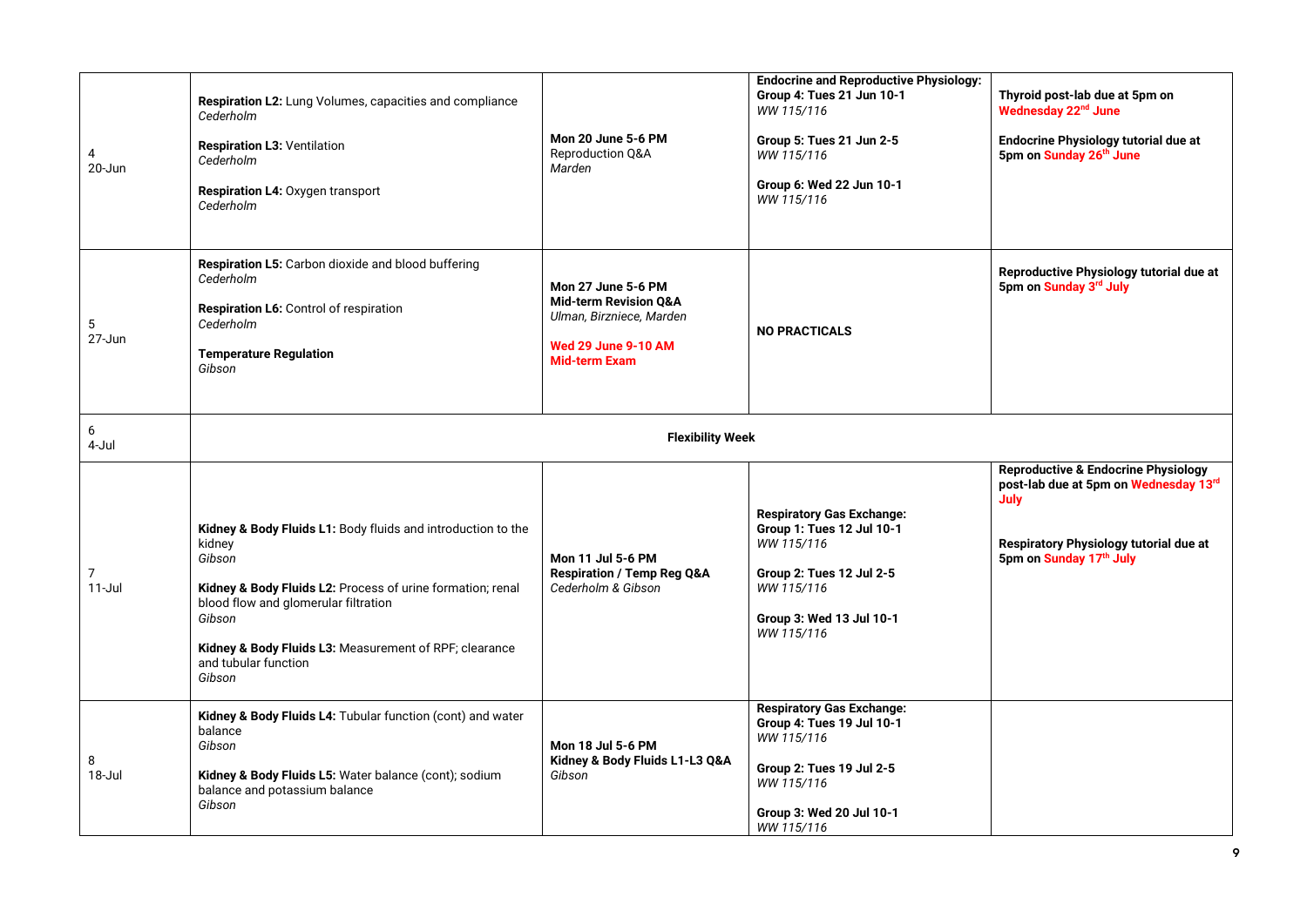|             | Kidney & Body Fluids L6: Potassium balance (cont) and<br>acid-base balance and the kidney<br>Gibson                                                                                                                                                       |                                                                                                                                                                      |                                                                                                                                                               |                                                                                                                                                                                                                                                                                         |
|-------------|-----------------------------------------------------------------------------------------------------------------------------------------------------------------------------------------------------------------------------------------------------------|----------------------------------------------------------------------------------------------------------------------------------------------------------------------|---------------------------------------------------------------------------------------------------------------------------------------------------------------|-----------------------------------------------------------------------------------------------------------------------------------------------------------------------------------------------------------------------------------------------------------------------------------------|
| $25 -$ Jul  | Gastrointestinal Tract L1: Overview of the Gastrointestinal<br>System<br>Murphy<br><b>Gastrointestinal Tract L2: Digestion and Absorption of</b><br><b>Nutrients</b><br>Murphy<br><b>Gastrointestinal Tract L3: Gastrointestinal Secretions</b><br>Murphy | Mon 25 Jul 5-6 PM<br>Kidney & Body Fluids L4-L6 Q&A<br>Gibson                                                                                                        | <b>Control of Respiration:</b><br>Group 1: Tues 26 Jul 10-1<br>WW 115/116<br>Group 2: Tues 26 Jul 2-5<br>WW 115/116<br>Group 3: Wed 27 Jul 10-1<br>WW 115/116 |                                                                                                                                                                                                                                                                                         |
| 10<br>1-Aug | Gastrointestinal Tract L4: Liver and the biliary system<br>Gibson<br>Gastrointestinal Tract L5: Motility in the GI Tract<br>Murphy<br>Gastrointestinal Tract L6: The Large Intestine<br>Murphy                                                            | Mon 1 Aug 5-6 PM<br><b>Theory and Prac Exam Revision</b><br><b>O&amp;A</b><br>All staff<br>Wed 3 Aug 9am<br><b>Gastrointestinal Tract Q&amp;A</b><br>Murphy & Gibson | <b>Control of Respiration:</b><br>Group 4: Tues 2 Aug 10-1<br>WW 115/116<br>Group 5: Tues 2 Aug 2-5<br>WW 115/116<br>Group 6: Wed 3 Aug 10-1<br>WW 115/116    | Respiratory Gas Exchange post-lab due<br>at 5pm on Wednesday 3rd August<br>Kidney & Body Fluids tutorial due at<br>5pm on Sunday 7th August<br><b>Control of Respiration post-lab due at</b><br>5pm on Wednesday 17th August<br>GIT tutorial due at 5pm on Sunday 21st<br><b>August</b> |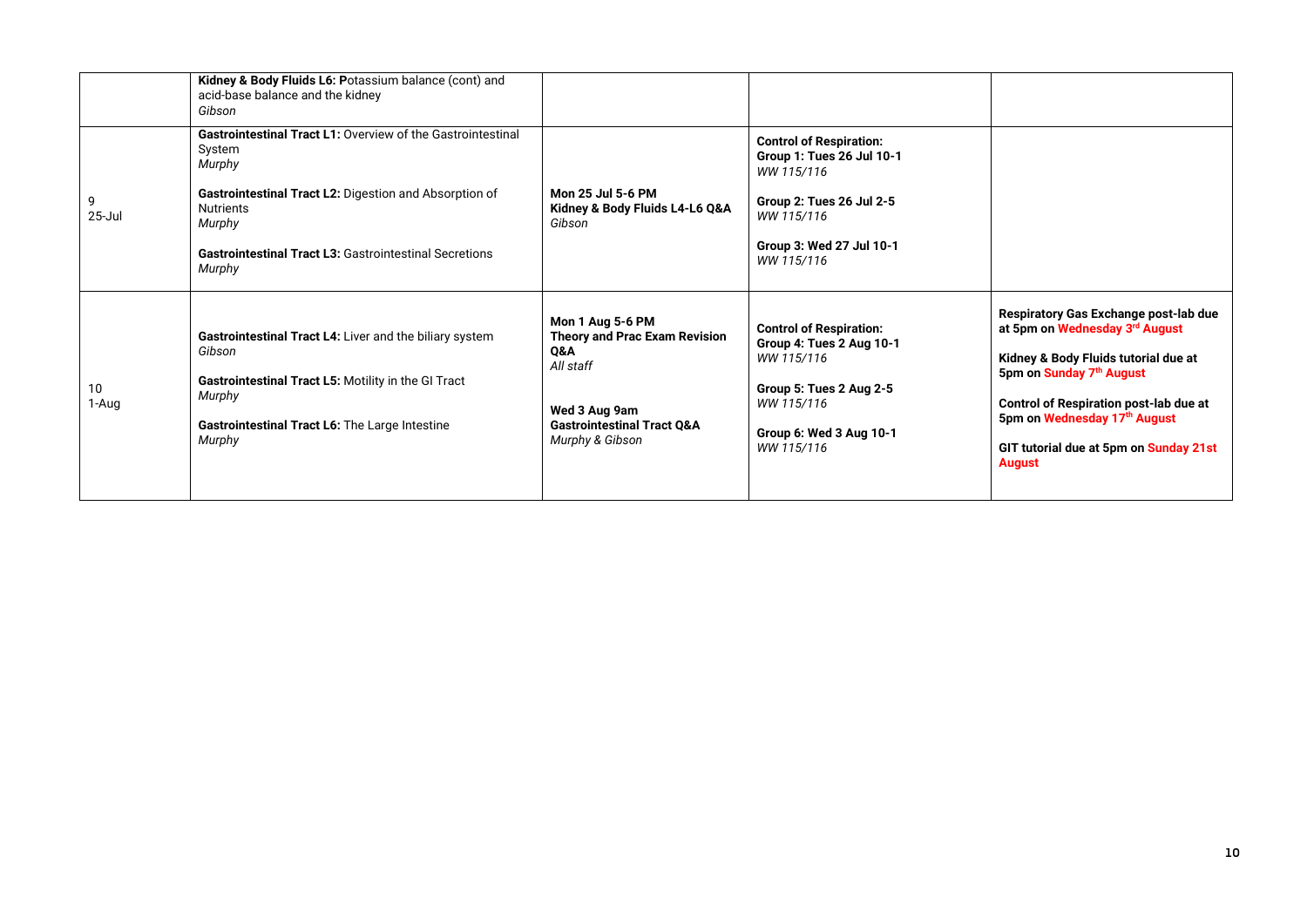# <span id="page-10-0"></span>4.3. Practical Class Information

Practical classes are a core experience in your degree and are a major component of our course. Practical classes provide the opportunity to acquire valuable generic skills.

Students should enrol in a face-to-face practical group. It should be noted that class sizes have been reduced to allow for physical distancing, and a range of additional health and safety measures have been introduced to maintain the health and safety of students and staff attending face-to-face classes. If you are an offshore student and face-to-face practical class attendance is not possible, then students have the option to enrol in an online practical group. In this case, students will be provided with links to join a face-to-face practical class and group via Teams.

There will be 4 timetabled face-to-face practical sessions. You will be divided into small working teams of approximately 4 students within your practical group at the beginning of the term and you will remain in these teams throughout the term. These practicals comprise a fortnightly 3-hour laboratory session during which you will work in your teams and carry out the laboratory exercises outlined in the practical notes. Face to face practicals include Thyroid Physiology, Endocrine & Reproductive Physiology, Respiratory Gas Exchange and Control of Respiration.

There are also 2 online self-directed practical classes which all students will complete in their own time The first self-directed practical is the Renal Endocrine practical. This should be completed towards the end of the Kidney & Body Fluids lectures. The second online practical consists of 3 modules related to Renal Physiology. These should be done alongside the Kidney & Body Fluids lectures.

All 6 practical classes are examinable in the final examination.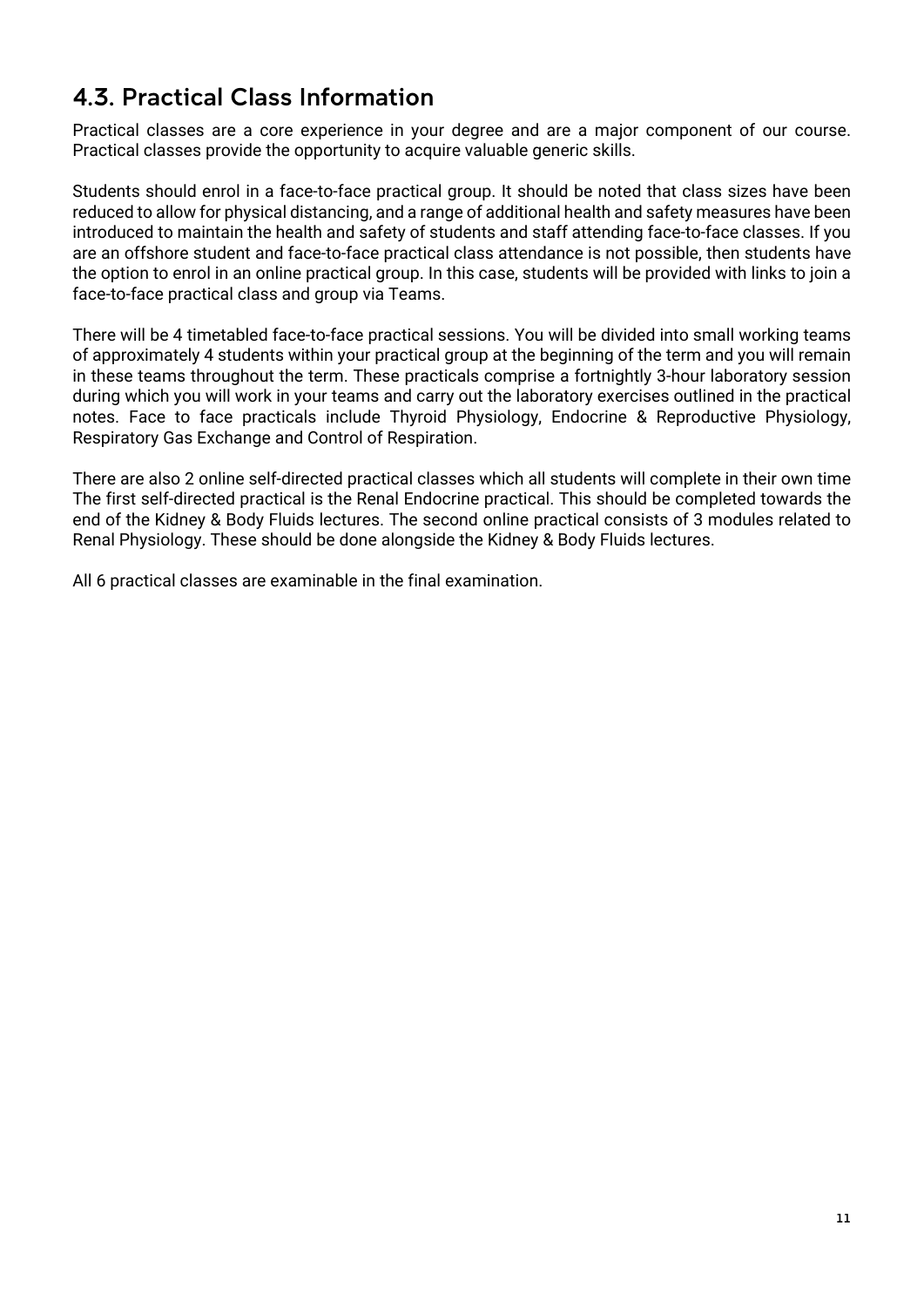#### **PHYSIOLOGY TERM 2 PRACTICAL TIMETABLE 2022**

| <b>Week</b>    | Day &<br><b>Time</b>                            | <b>Date</b>          | <b>Prac</b><br>Group                | <b>Face-to-face practicals</b><br><b>Wallace Wurth East Wing</b><br><b>LAB 115</b> | <b>Prac</b><br>Group | <b>Online practicals</b>                                                       |
|----------------|-------------------------------------------------|----------------------|-------------------------------------|------------------------------------------------------------------------------------|----------------------|--------------------------------------------------------------------------------|
| $\mathbf{1}$   | <b>Tues 10-1</b><br><b>Tues 2-5</b><br>Wed 10-1 | 31/5<br>31/5<br>1/6  | $\mathbf{1}$<br>$\overline{2}$<br>3 | <b>THYROID PHYSIOLOGY</b>                                                          |                      | N/A                                                                            |
| 2              | <b>Tues 10-1</b><br><b>Tues 2-5</b><br>Wed 10-1 | 7/6<br>7/6<br>8/6    | $\overline{\mathbf{4}}$<br>5<br>6   | <b>THYROID PHYSIOLOGY</b>                                                          |                      | N/A                                                                            |
| 3              | <b>Tues 10-1</b><br><b>Tues 2-5</b><br>Wed 10-1 | 14/6<br>14/6<br>15/6 | $\mathbf{1}$<br>$\overline{c}$<br>3 | <b>ENDO/REPRO PHYSIOLOGY</b>                                                       |                      | N/A                                                                            |
| $\overline{4}$ | <b>Tues 10-1</b><br><b>Tues 2-5</b><br>Wed 10-1 | 21/6<br>21/6<br>22/6 | $\overline{\mathbf{4}}$<br>5<br>6   | <b>ENDO/REPRO PHYSIOLOGY</b>                                                       |                      | N/A                                                                            |
| 5              | Tues $10-1$<br><b>Tues 2-5</b><br>Wed 10-1      | 29/6<br>29/6<br>30/6 |                                     | <b>NO PRACTICALS</b>                                                               |                      |                                                                                |
| 6              | <b>Tues 10-1</b><br><b>Tues 2-5</b><br>Wed 10-1 | 6/7<br>6/7<br>7/7    |                                     | <b>FLEXIBLE WEEK</b>                                                               |                      |                                                                                |
| $\overline{7}$ | <b>Tues 10-1</b><br><b>Tues 2-5</b><br>Wed 10-1 | 12/7<br>12/7<br>13/7 | $\mathbf{1}$<br>$\overline{2}$<br>3 | <b>RESPIRATORY GAS</b><br><b>EXCHANGE</b>                                          | <b>ALL</b>           | <b>Online Renal</b><br><b>Endocrine Practical &amp;</b><br><b>Online Renal</b> |
| 8              | <b>Tues 10-1</b><br><b>Tues 2-5</b><br>Wed 10-1 | 19/7<br>19/7<br>20/7 | $\overline{\mathbf{4}}$<br>5<br>6   | <b>RESPIRATORY GAS</b><br><b>EXCHANGE</b>                                          | <b>GPS</b>           | <b>Physiology practical</b>                                                    |
| 9              | <b>Tues 10-1</b><br><b>Tues 2-5</b><br>Wed 10-1 | 26/7<br>26/7<br>27/7 | $\mathbf{1}$<br>$\overline{c}$<br>3 | <b>CONTROL OF</b><br><b>RESPIRATION</b>                                            | <b>ALL</b>           |                                                                                |
| 10             | <b>Tues 10-1</b><br><b>Tues 2-5</b><br>Wed 10-1 | 2/8<br>2/8<br>3/8    | $\overline{\mathbf{4}}$<br>5<br>6   | <b>CONTROL OF</b><br><b>RESPIRATION</b>                                            | <b>GPS</b>           |                                                                                |

#### **COMPULSORY LAB COATS REQUIRED FOR "SHADED" CLASSES**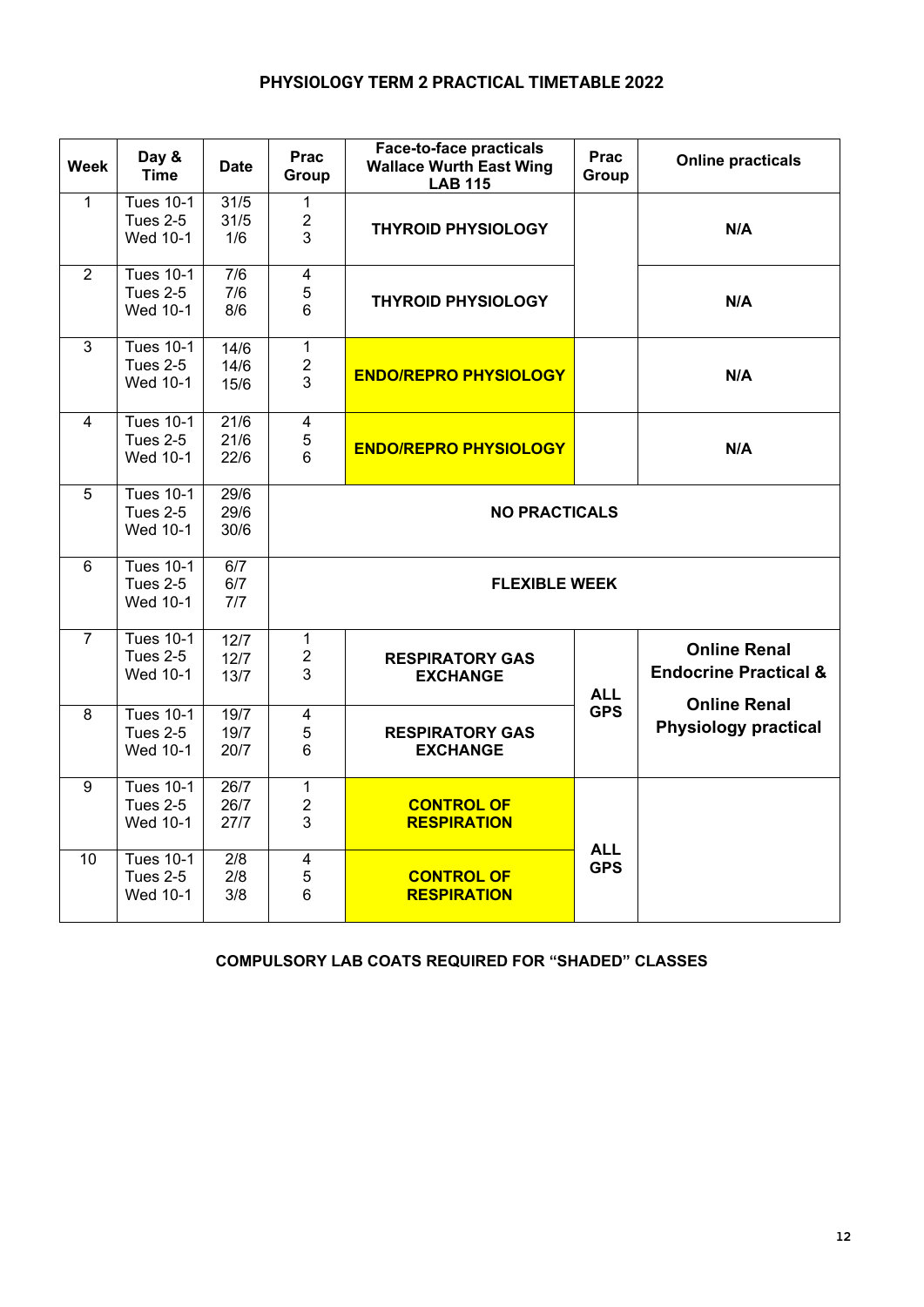## **Laboratory Regulations and Behaviour**

Health and Safety is a primary concern for both students and staff working in any laboratory.

#### **The following regulations MUST be adhered to when participating in Physiology practical classes:**

- Each practical class has a student risk assessment (SRA) and a student safe working procedure (SSWP) associated with it.
- The SRA identifies the hazards and risks associated with the particular practical and outlines appropriate controls that must be followed to minimize these risks. The SRA also lists the personal protective equipment (PPE) that students are required to wear for that class, emergency procedures and clean up and waste disposal instructions. Please note that the SRA has been updated carefully to incorporate COVID-19 safety precautions.
- The SSWP provides background information relating to the class and outlines the procedures to be carried out in that class.
- Students must read the practical notes and sign the SRA prior to commencing the class.
- In each laboratory there are also more comprehensive school approved risk assessments, associated safe work procedures and safety data sheets (SDS) for each particular class. You may refer to these if you require further information. First aid kits and specific spill kits are also located in the laboratories.
- If any accidents or incidents occur, they should be reported immediately to the demonstrator in charge of the class who will record the incident and recommend what further action is required.
- Students are required to wear the appropriate PPE for each class. As part of our COVID-19 safety precautions, students must wear surgical facemasks in addition to other PPE required for the class. Students should bring their own masks.
- Enclosed shoes are mandatory for entering any laboratory and you will not be permitted to participate in the practical if you are not wearing appropriate footwear. Most practical classes will also require a lab coat which you must provide. You must regularly wash your lab coat. If you do not bring your lab coat to these classes, you will not be able to participate.
- Many classes will require you to wear gloves (which will be provided). Gloves must be removed before writing in lab books and using computers or other electrical equipment.
- You must not wear lab coats or gloves outside the laboratory.
- You must not eat or drink in any laboratory.
- Students are expected to arrive on time. Any student arriving more than 10 minutes late may be refused entry.
- Mobile phones should be turned off before entering the class.
- Laboratory computers may only be used for work relating to the practical class.
- It is expected that students behave appropriately in laboratory classes. In the event of inappropriate behaviour students may be asked to leave.
- It is of course vital that animals used in practical classes MUST be treated humanely and with respect. Taking photos is **ABSOLUTELY UNACCEPTABLE** and will result in removal from the class and a referral to the Head of Department.

The procedures used in the laboratory classes involving the use of animals have been approved by the UNSW Animal Ethics Committee on the Use of Animals in Research and Teaching (Approval Number: ACEC 22/54B expiring May 2025).

Experiments in this course, which involve the use of human subjects, have been considered and approved by the School of Medical Sciences Teaching Ethics Committee on Experimental Procedures Involving Human Subjects for teaching. Practical classes involving your participation as a subject requires you to read the Participant information sheet and sign a witnessed, informed consent form.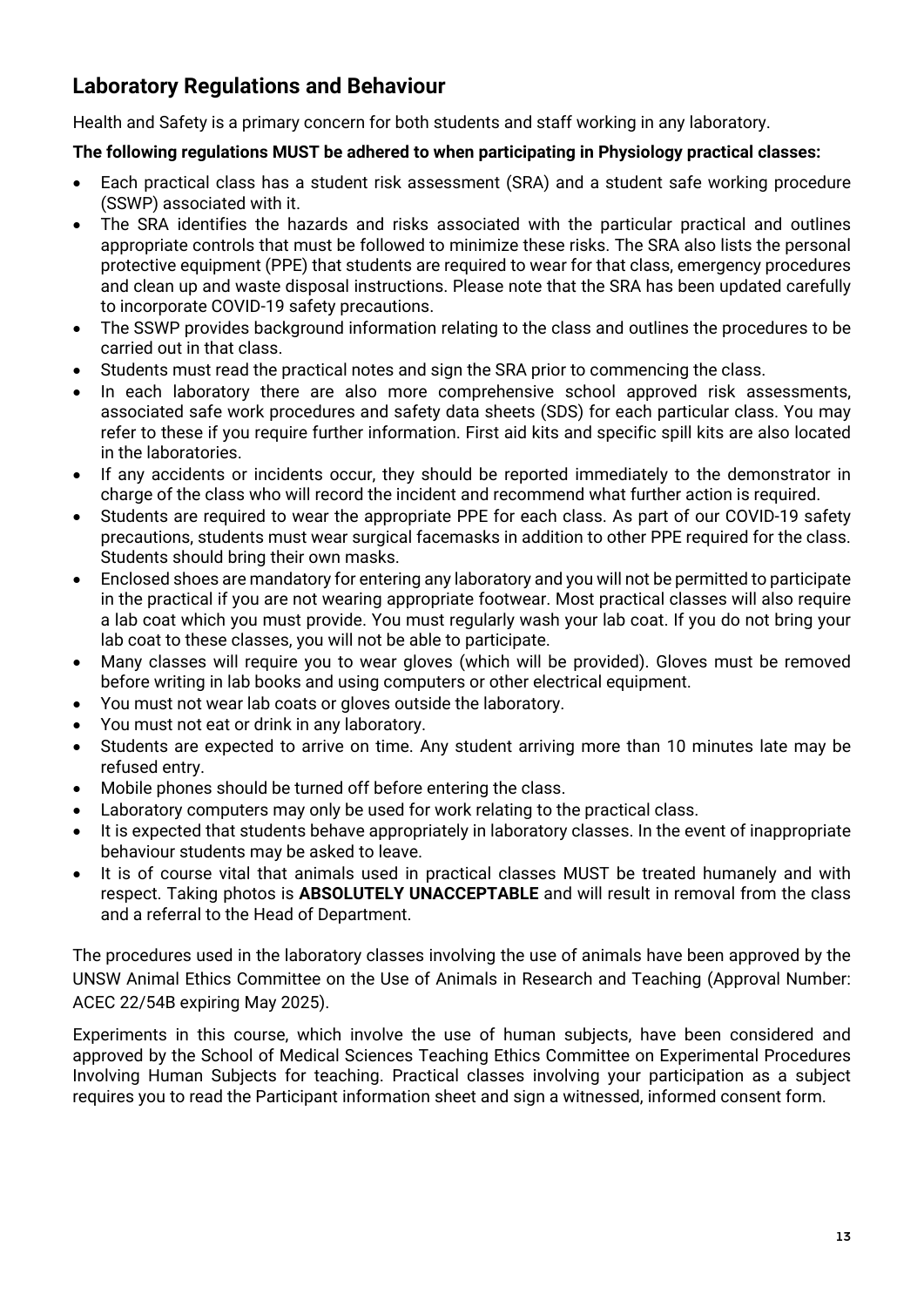# <span id="page-13-0"></span>5. Assessment

# <span id="page-13-1"></span>5.1. Assessment tasks

The exams will be held online as remote, open book exams, and more details will be given closer to the exam dates.

| <b>Assessment</b><br>task                              | Length                                 | Weight | <b>Mark</b>                                                                                                                                                                                                                                                                                                                                                                                                                                                                                                                                                                                         | Due date                              |
|--------------------------------------------------------|----------------------------------------|--------|-----------------------------------------------------------------------------------------------------------------------------------------------------------------------------------------------------------------------------------------------------------------------------------------------------------------------------------------------------------------------------------------------------------------------------------------------------------------------------------------------------------------------------------------------------------------------------------------------------|---------------------------------------|
| 1: Mid-session                                         | 50 min                                 | 20%    | Wednesday 29 <sup>th</sup> June 9am                                                                                                                                                                                                                                                                                                                                                                                                                                                                                                                                                                 | Week 5                                |
| <b>Theory Exam</b>                                     | $(+5 \text{ min})$<br>reading<br>time) |        | 10 multiple choice questions on material covered in Wed 9am<br>Endocrine<br>all<br>Physiology<br>and<br>Reproductive<br>Physiology lectures and tutorials.<br>Two 15-minute short answer questions: one on<br>Endocrine Physiology and one on Reproductive<br>Physiology.                                                                                                                                                                                                                                                                                                                           | 29 June                               |
|                                                        |                                        |        |                                                                                                                                                                                                                                                                                                                                                                                                                                                                                                                                                                                                     |                                       |
| 2: Online<br><b>Tutorials</b>                          | varied                                 | 10%    | 5 online tutorials (2% each) related to each of the<br>major lecture topics. You will be required to interact<br>and provide answers to questions online in Moodle.<br>You can attempt these tutorials as many times as<br>you wish but you need to score 90% or more by the<br>due date in order to attain the 2% course credit<br>assigned to each of the online tutorials.                                                                                                                                                                                                                       | Refer to<br>4.2<br>Course<br>Schedule |
|                                                        |                                        |        | Part marks will not be awarded for attempts scoring<br>less than 90%. Once you do get your 2% or if the<br>deadline date is reached, this grading version of the<br>tutorial will no longer be available, but an identical<br>non-graded revision module will be available.<br>A timetable showing the due dates for each tutorial<br>is available on Moodle.                                                                                                                                                                                                                                       |                                       |
| $3: Post-$<br>laboratory<br>Revision<br><b>Modules</b> | varied                                 | 10%    | 4 post-laboratory revision modules (2.5% each), one<br>for each of the face-to-face practical classes. The<br>post-lab modules are accessed via Moodle and<br>should be completed after the respective practicals<br>as they have been designed to consolidate your<br>understanding of the material covered in the<br>practical. You can attempt these revision modules<br>as many times as you wish but you need to score<br>90% or more by the due date in order to attain the<br>2.5% course credit assigned to each revision<br>module.<br>A timetable showing the due dates for each post-lab | Refer to<br>4.2<br>Course<br>Schedule |
|                                                        |                                        |        | revision module is available on Moodle.                                                                                                                                                                                                                                                                                                                                                                                                                                                                                                                                                             |                                       |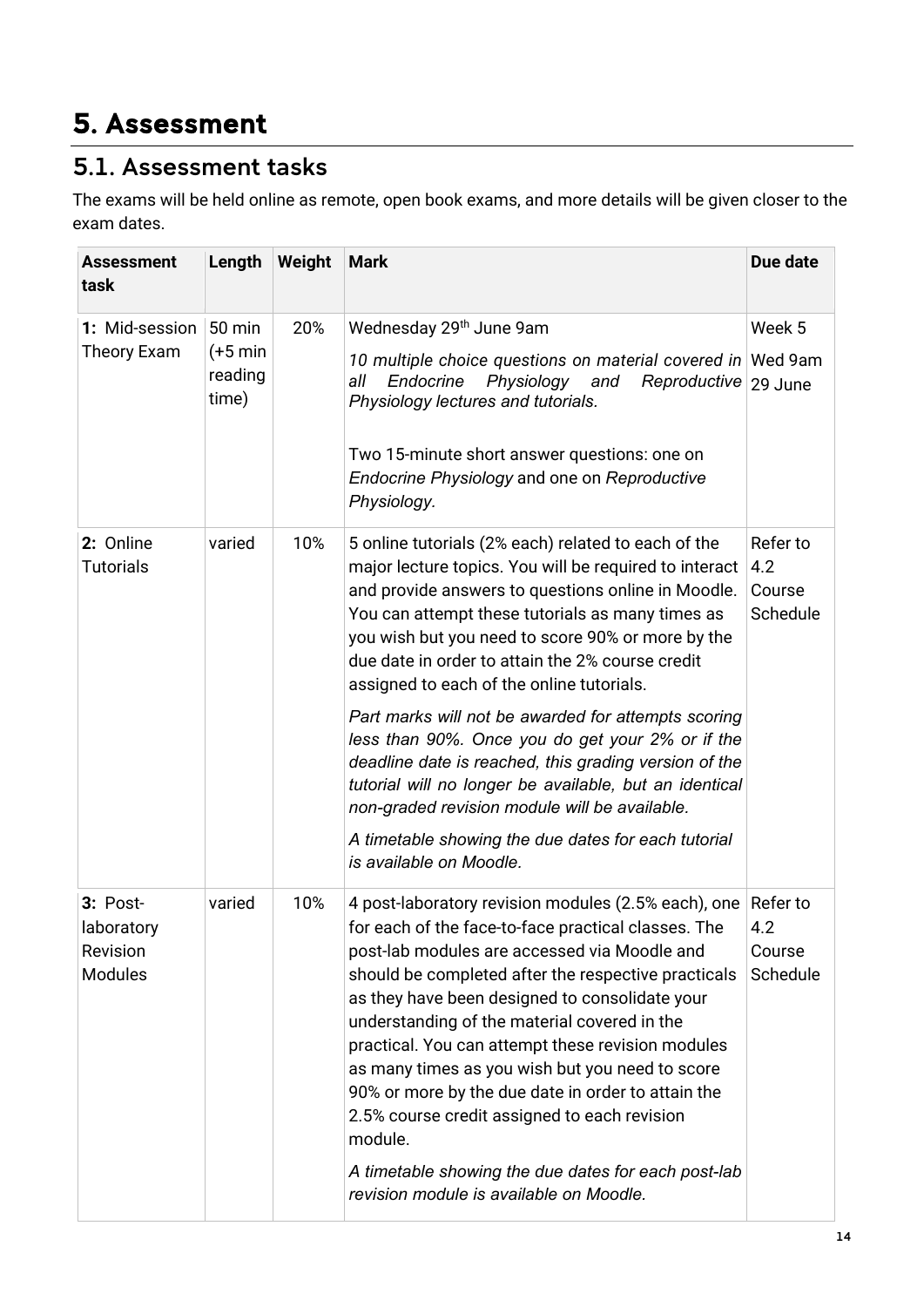| 4: End of<br>session exam<br>Part $1 -$<br>Theory | Part 1<br>85 min<br>(+10<br>min<br>reading<br>time) | 35% | Exam period $-12 - 25$ August<br>Part 1 covers topics in the second part of the course<br>consists of 20 MCQs on Respiration,<br>and<br>Temperature Regulation, Kidney & Body Fluids and<br>Gastrointestinal Physiology lectures and tutorials times to<br>and three 15-minute short answer questions: one on<br>Respiration, one on Kidney & Body Fluids and one<br>on Gastrointestinal Physiology lectures and tutorials. | Exam<br>period -<br>exact<br>dates /<br>be<br>advised |
|---------------------------------------------------|-----------------------------------------------------|-----|-----------------------------------------------------------------------------------------------------------------------------------------------------------------------------------------------------------------------------------------------------------------------------------------------------------------------------------------------------------------------------------------------------------------------------|-------------------------------------------------------|
| Part $2 -$<br>Practical                           | Part 2<br>$60 \text{ min}$                          | 25% | Part 2 covers material from the Practical Classes<br>throughout the whole course (face-to-face and<br>online) and is comprised of 30 MCQs.                                                                                                                                                                                                                                                                                  |                                                       |

## **Further information**

UNSW grading system:<https://student.unsw.edu.au/grades> UNSW assessment policy:<https://student.unsw.edu.au/assessment>

## <span id="page-14-0"></span>5.2. Assessment criteria and standards

#### **Grading of online tutorials**

There are five major tutorial topics: Endocrine Physiology, Reproductive Physiology, Respiration, Kidney & Body Fluids and Gastrointestinal Physiology. Within each of these major tutorial topics, some are broken down into smaller sub-topic modules.

Each of the major tutorial topics contribute 2% towards the final course grade. The grades for the smaller sub-topic modules within a major topic are equally weighted and thus depend on the number of smaller modules within that topic (e.g. for Reproductive Physiology there are 3 sub-topic modules, which are each worth approximately 0.67%, whereas for the Kidney there are only 2 sub-topic modules, which are therefore each worth 1%).

**Remember that you need to achieve a minimum score of 90% in a particular tutorial module by the due date in order to be awarded the grade for that module. If you do not achieve the required minimum score, the gradebook will either show no grade or a zero grade for that particular module and you will need to attempt it again before the due date.**

| <b>Major tutorial topic</b>                | <b>Subtopic Module</b>                        | Grade |
|--------------------------------------------|-----------------------------------------------|-------|
| <b>Tutorial 1: Endocrine Physiology</b>    | Only 1 part: Endocrine Physiology             | 2.00  |
|                                            | <b>Maximum Total for Endocrine Physiology</b> | 2.00  |
| <b>Tutorial 2: Reproductive Physiology</b> | Part 1: Male Reproductive System              |       |
|                                            | Part 2: Female Reproductive System            | 0.67  |

The grades for all the tutorial modules are outlined below: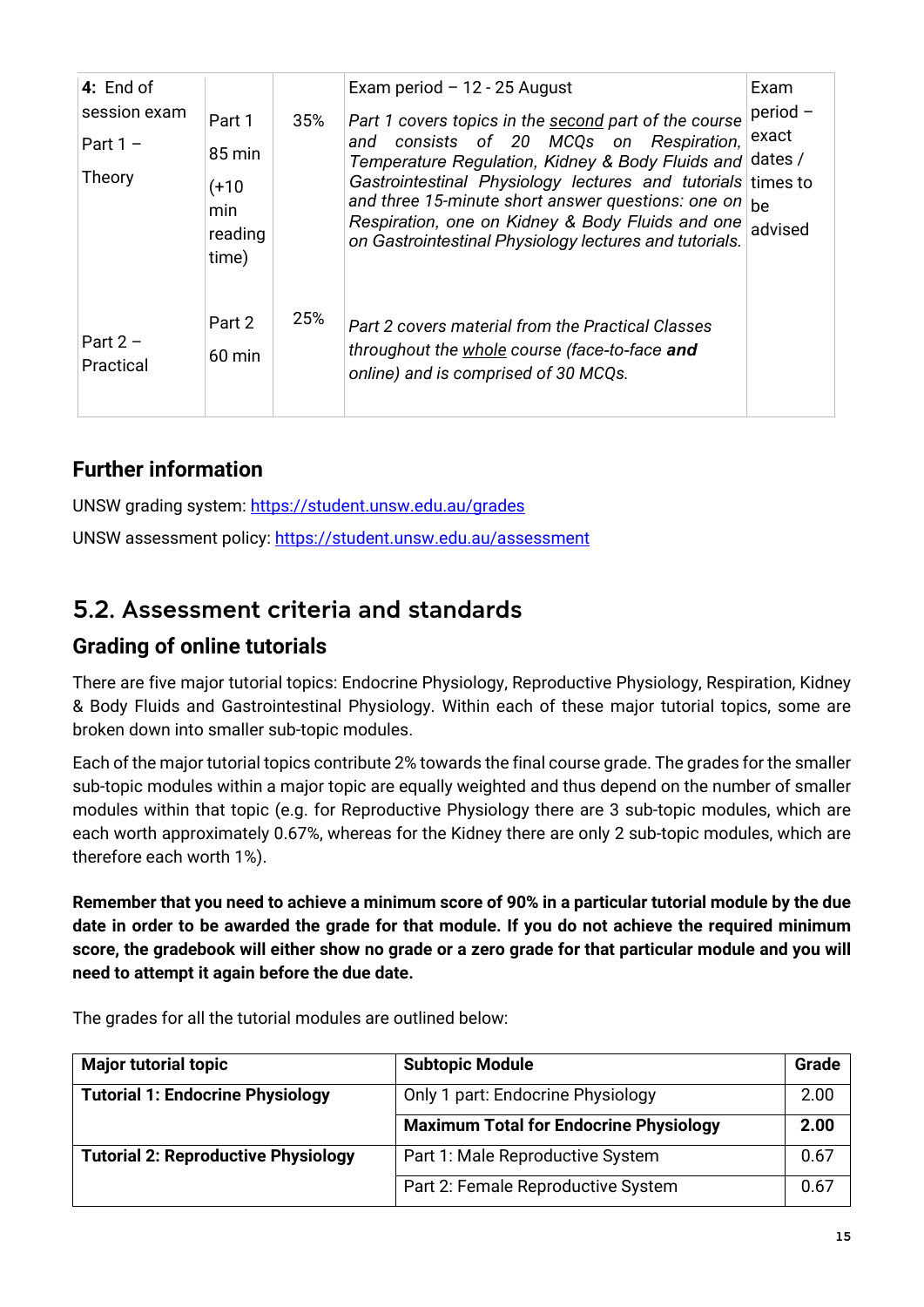|                                             | Part 3: Pregnancy                                 | 0.66 |
|---------------------------------------------|---------------------------------------------------|------|
|                                             | <b>Maximum Total for Reproductive Physiology</b>  | 2.00 |
| <b>Tutorial 3: Respiration</b>              | Only 1 part: Respiratory System                   | 2.00 |
|                                             | <b>Maximum Total for Respiration</b>              | 2.00 |
| <b>Tutorial 4: Kidney &amp; Body Fluids</b> | Part 1: Kidney & Body Fluids                      | 1.00 |
|                                             | Part 2: Kidney & Body Fluids                      | 1.00 |
|                                             | <b>Maximum Total for Kidney &amp; Body Fluids</b> | 2.00 |
| <b>Tutorial 5: Gastrointestinal Tract</b>   | Only 1 part: Gastrointestinal Physiology          | 2.00 |
|                                             | <b>Maximum Total for GIT</b>                      | 2.00 |

## **Grading of post-laboratory revision modules**

There are 4 post-laboratory revision modules, one for each of the face-to-face practical classes: Thyroid Physiology, Endocrine & Reproductive Physiology, Respiratory Gas Exchange and Control of Respiration. Each post-laboratory revision module is accessed via Moodle and contributes 2.5% towards the final course grade. You will be required to interact and provide answers to questions online in Moodle, and you will receive feedback to help you understand why your answers are correct or incorrect.

**Remember that you need to achieve a minimum score of 90% in a particular post-laboratory revision module by the due date in order to be awarded the grade for that module. If you do not achieve the required minimum score, the gradebook will either show no grade or a zero grade for that particular module and you will need to attempt it again before the due date.**

# <span id="page-15-0"></span>5.3. Submission of assessment tasks

Tutorials and post-lab revision modules are to be completed online in Moodle by the due dates. No extensions on deadlines will be given. Exams will also be held online as remote, open book exams. More details will be given closer to the exam dates.

## **Applications for Special Consideration**

If you believe that your performance in a course, either during term or in an examination, has been adversely affected by sickness or for any other reason, you should ask for special consideration in the determination of your results. Such requests should be made as soon as practicable after the problem occurs. **Special consideration sought more than three days after an examination in a course WILL NOT be accepted except in TRULY exceptional circumstances.**

An application for special consideration must be made via Online Services in myUNSW. **You must obtain and attach Third Party documentation (e.g. medical certificates) before submitting the application. Failure to do so may result in the application being rejected.** Log into myUNSW and go to My Student Profile tab > My Student Services channel > Online Services > Special Consideration. Once completed, submit to [UNSW Student Central](https://student.unsw.edu.au/central) (https://student.unsw.edu.au/central). In addition to this, you should also inform the course convenor that you have applied for special consideration.

**UNSW has a Fit to Sit / Submit rule**, which means that if you sit an exam or submit a piece of assessment, you are declaring yourself fit to do so and cannot later apply for Special Consideration. If you miss an assessment and have applied for Special Consideration, this will be taken into account when your final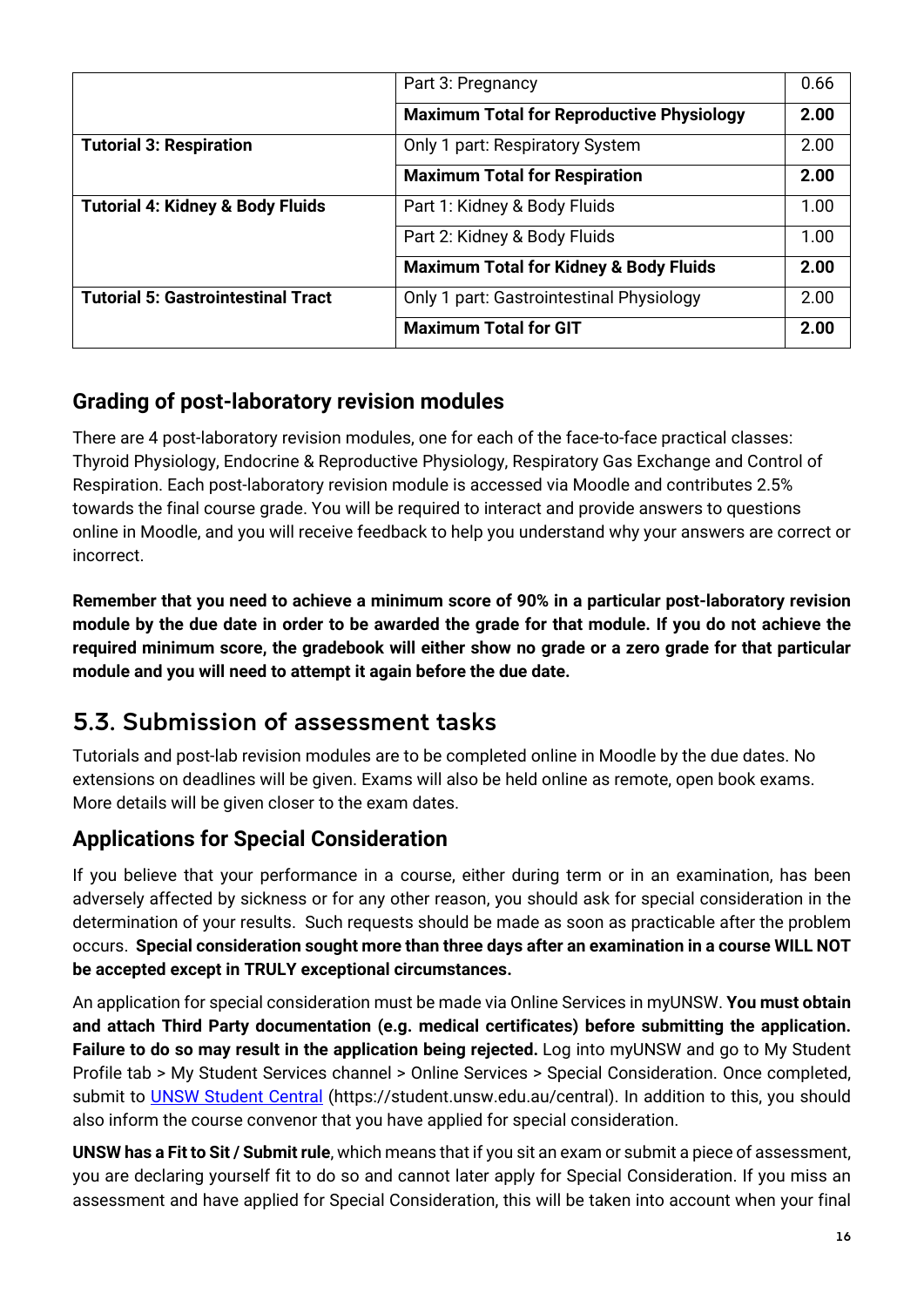grade is determined. You should note that marks derived from completed assessment tasks may be used as the primary basis for determining an overall mark e.g. by extrapolating from your percentile rank on those tasks. Where appropriate, supplementary examination may be offered. **These will be held between Monday 5 September – Friday 9 September** for Term 2 2022 **so you MUST ensure that you are available throughout this period.**

Normally, if you miss an exam (without medical reasons) you will be given an absent fail. If you start an exam late no time extension will be granted. Please refer to [student.unsw.edu.au/special-consideration](https://student.unsw.edu.au/special-consideration) for further details regarding special consideration.

## **Repeating students**

Practical class exemptions may be granted to repeat students, but students must check with the course convenor whether they have exemption prior to their first practical class. All students must be familiar with the material covered in the practical classes. All students must do the final practical exam.

## **Educational Adjustments**

Those students who have a disability that requires some adjustment in their teaching or learning environment are encouraged to discuss their study needs with the course convenor prior to, or at the commencement of their course, or with the Disability Advisor in the Equitable Learning Services unit (formerly Disability Support Services) (9385 4734 or [https://student.unsw.edu.au/els\)](https://student.unsw.edu.au/els). Students that have been granted an Equitable Learning Plan (ELP) should email this to the Course Convenors [\(l.ulman@unsw.edu.au](mailto:l.ulman@unsw.edu.au) and [n.marden@unsw.edu.au\)](mailto:n.marden@unsw.edu.au) as soon as possible in the term.

Issues to be discussed may include access to materials, signers or note-takers, the provision of services and additional exam and assessment arrangements. Early notification is essential to enable any necessary adjustments to be made.

# <span id="page-16-0"></span>5.4. Feedback on assessment

## **Feedback on Mid-term Exam, Online Tutorials and Post-laboratory Revision Modules**

Model answers to the short answer questions in the mid-term exam will be posted up in Moodle as soon as possible after the exam. Students will be given temporary access to their own submitted answers and will be able to see where they went wrong by comparing their answers to the model answer supplied.

The online tutorials and post lab modules are interactive and will let the student know if they have provided an incorrect answer.

## **Formative Online Feedback Quizzes**

Aside from the graded assessments, we also have a series of formative online feedback quizzes relating to each lecture topic. While there is no course credit assigned to these quizzes, they allow you to test your understanding of each topic and approximately half the questions in the theory exams will be taken directly from the bank while the other half will be modified bank questions. These quizzes will be available via Moodle throughout the entire term but are best attempted after completion of the corresponding lectures. These quizzes are designed to be used as a study aid and you will receive immediate detailed feedback after submitting your answers. You can attempt these formative quizzes in your own time and as many times as you wish.

Please note that online feedback quizzes are intended to motivate your study, provide feedback on your progress and to stimulate your learning. There is published data which demonstrates that students who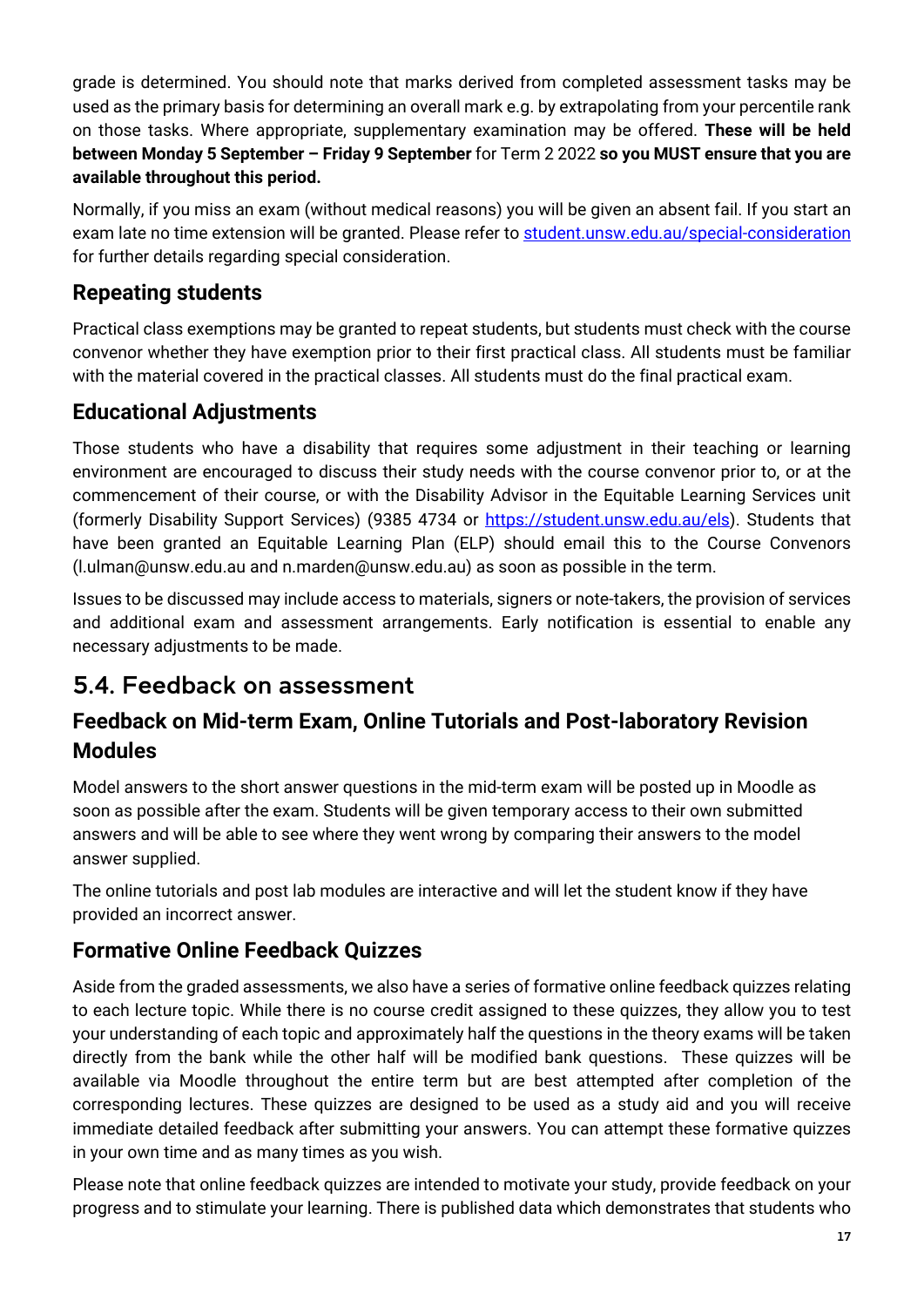participate in online feedback assessments perform significantly better than their peers in end of course examinations.

When attempting each online feedback assessment, it is recommended that you complete it under exam conditions (by exam conditions, we mean you should do it by yourself, don't look up the answers as you do it, and commit yourself to an answer), at least the first time you attempt it. This will provide the most realistic appraisal of your performance.

Give yourself plenty of time and attempt the feedback assessment in a place where you won't be interrupted. If you are attempting to simulate exam conditions, you should allow up to 2 minutes per question.

Write down items that you are not sure about as you go. Even if you get the question right, you should still read further about anything that is unclear to you.

If you don't agree with, or can't understand the reason for an answer, ask the appropriate member of academic staff. If you are not sure who that is, ask your colleagues or the course convenor.

# <span id="page-17-0"></span>6. Academic integrity, referencing and plagiarism

**Academic integrity** is fundamental to success at university. Academic integrity can be defined as a commitment to six fundamental values in academic pursuits**:** honesty, trust, fairness, respect, responsibility and courage.*[1](#page-17-1)* At UNSW, this means that your work must be your own, and others' ideas should be appropriately acknowledged. If you don't follow these rules, plagiarism may be detected in your work.

Further information about academic integrity and **plagiarism** can be located at:

- The Current Students site *<https://student.unsw.edu.au/plagiarism>***,** and
- The ELISE training site *<http://subjectguides.library.unsw.edu.au/elise/presenting>*

The Conduct and Integrity Unit provides further resources to assist you to understand your conduct obligations as a student: *<https://student.unsw.edu.au/conduct>*.

The School of Medical Sciences will not tolerate plagiarism in submitted written work. The University regards this as academic misconduct and imposes severe penalties. Evidence of plagiarism in submitted assignments, etc. will be thoroughly investigated and may be penalised by the award of a score of zero for the assessable work. Flagrant plagiarism will be directly referred to the Division of the Registrar for disciplinary action under UNSW rules.

Plagiarism at UNSW is defined as using the words or ideas of others and passing them off as your own. Examples include:

| Copying |
|---------|
|---------|

<span id="page-17-1"></span><sup>1</sup> International Center for Academic Integrity, 'The Fundamental Values of Academic Integrity', T. Fishman (ed), Clemson University, 2013.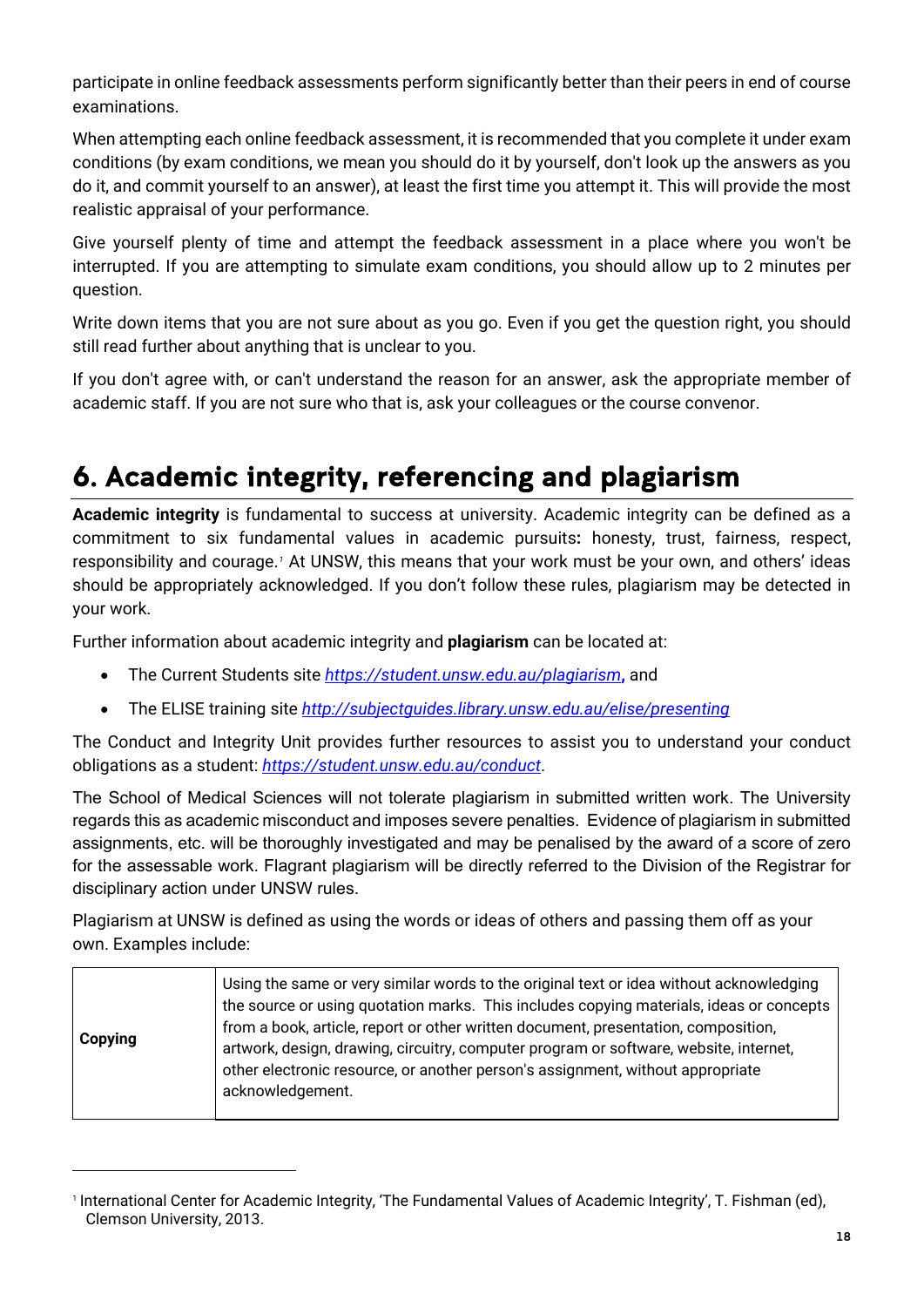| Inappropriate<br>paraphrasing | Changing a few words and phrases while mostly retaining the original structure and/or<br>progression of ideas of the original, and information without acknowledgement.<br>This also applies in presentations where someone paraphrases another's ideas or words<br>without credit and to piecing together quotes and paraphrases into a new whole, without<br>appropriate referencing.                                                                                                                                                                                                                           |
|-------------------------------|-------------------------------------------------------------------------------------------------------------------------------------------------------------------------------------------------------------------------------------------------------------------------------------------------------------------------------------------------------------------------------------------------------------------------------------------------------------------------------------------------------------------------------------------------------------------------------------------------------------------|
| <b>Collusion</b>              | Presenting work as independent work when it has been produced in whole or part in<br>collusion with other people. Collusion includes<br>students providing their work to another student before the due date, or for the<br>п<br>purpose of them plagiarising at any time<br>paying another person to perform an academic task and passing it off as your own<br>п<br>stealing or acquiring another person's academic work and copying it<br>٠<br>offering to complete another person's work or seeking payment for completing<br>٠<br>academic work.<br>This should not be confused with academic collaboration. |
| Inappropriate<br>citation     | Citing sources which have not been read, without acknowledging the 'secondary' source<br>from which knowledge of them has been obtained.                                                                                                                                                                                                                                                                                                                                                                                                                                                                          |
| Self-plagiarism               | 'Self-plagiarism' occurs where an author republishes their own previously written work<br>and presents it as new findings without referencing the earlier work, either in its entirety<br>or partially.<br>Self-plagiarism is also referred to as 'recycling', 'duplication', or 'multiple submissions of<br>research findings' without disclosure. In the student context, self-plagiarism includes re-<br>using parts of, or all of, a body of work that has already been submitted for assessment<br>without proper citation.                                                                                  |

Students are reminded of their Rights and Responsibilities in respect of plagiarism, as set out in the University Undergraduate and Postgraduate Handbooks and are encouraged to seek advice from academic staff whenever necessary to ensure they avoid plagiarism in all its forms.

# <span id="page-18-0"></span>7. Readings and resources

We will be using the UNSW Moodle learning management system to provide you with information about the course and access to online resources. Lecture notes, online modules, access to your grades, course documents and reference material can all be found on the course Moodle site. For System Requirements for Moodle refer to:<https://www.student.unsw.edu.au/moodle-system-requirements>

All resources such as textbooks and some reference materials are available through moodle. The textbook for this course is:

**PRINCIPLES OF HUMAN PHYSIOLOGY** by Cindy L. Stanfield, Global Edition (6<sup>th</sup> edition), 2016, published by Pearson Education. Books are available from the UNSW bookshop.

This textbook comes with an online platform called Mastering A&P which contains some useful interactive modules. We have selected some of these interactive modules which provide a good supplement to the lecture and tutorial material and will help with revision of this material. You will not be examined on this material specifically as it really serves to clarify and consolidate your understanding of the lecture content. There is no set time allocated for these suggested self-study sessions. You are encouraged to work through these sessions in your own time. Please refer to the section on self-study sessions for further details, including how to access these modules.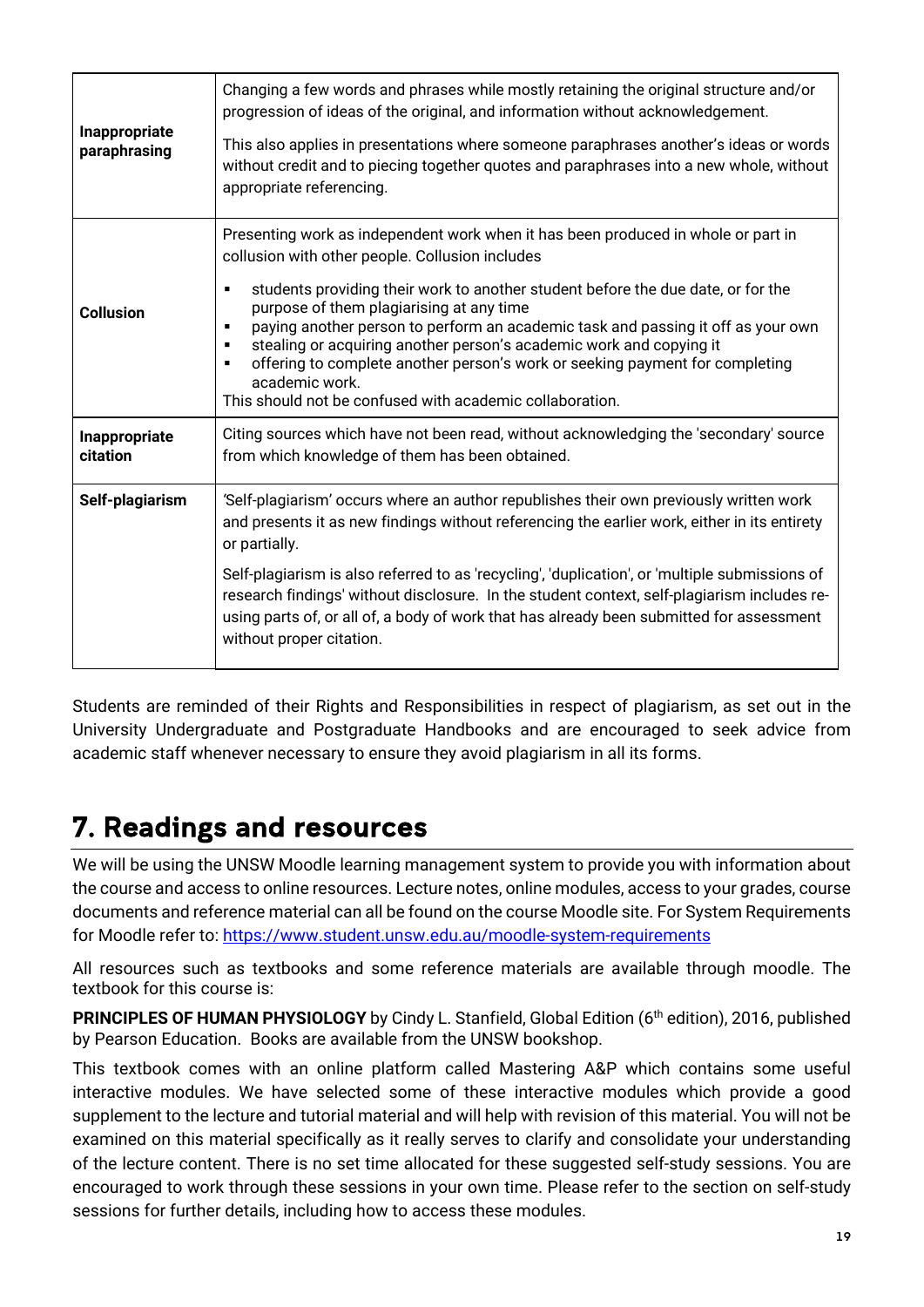# <span id="page-19-0"></span>8. Administrative matters

#### **General Information**

The Department of Physiology is part of the School of Medical Sciences and is within the Faculty of Medicine and Health. It is located on the  $2^{nd}$  and  $3^{rd}$  floors of the West Wing of the Wallace Wurth Building. General inquiries can be submitted via the UNSW Student Portal Web Forms

<https://unswinsight.microsoftcrmportals.com/web-forms/>

*Professor Gary Housley* is Head of Department and appointments to see him may be made through email [\(G.Housley@unsw.edu.au\)](mailto:G.Housley@unsw.edu.au).

*There is an honours program conducted by the School***.** The Honours program is co-ordinated by Dr. Cristan Herbert [\(c.herbert@unsw.edu.au\)](mailto:c.herbert@unsw.edu.au). Any students considering an Honours year should discuss the requirements with him. Outstanding students may be considered for scholarships offered by the University and School and these are offered annually.

*Postgraduate research degrees -* The Department of Physiology offers students the opportunity to undertake a Doctorate *(Ph.D)*. For further information contact the co-ordinator, A. Prof Pascal Carrive [\(P.Carrive@unsw.edu.au\)](mailto:P.Carrive@unsw.edu.au).

#### **Communication**

All students in courses PHSL2201, 2221 and 2502 are advised that email is the official means by which the School of Medical Sciences at UNSW will communicate with you. All email messages will be sent to your official UNSW email address (e.g. z1234567@unsw.edu.au) and, if you do not wish to use the University email system, you MUST arrange for your official mail to be forwarded to your chosen address. Email correspondence with the University should be from your UNSW email address in order to reduce identity confusion.

The University recommends that you check your mail at least every other day. Facilities for checking email are available in the School of Medical Sciences and in the University library. Further information and assistance is available from the [IT Service Centre](https://www.it.unsw.edu.au/students/index.html) (02) 9385 1333.

All current timetables, notices and information relevant to you will be available on Moodle. It is your responsibility to check Moodle regularly.

#### **Grievance Resolution Officer**

In case you have any problems or grievance about the course, you should try to resolve it with the Course Convenor (Dr Lesley Ulman 9385 3601). If the grievance cannot be resolved in this way, you should contact the School of Medical Sciences Grievance Officer, Prof Nick di Girolamo [\(n.digirolamo@unsw.edu.au\)](mailto:n.digirolamo@unsw.edu.au).

# <span id="page-19-1"></span>9. Additional support for students

Some pages with important information for students:

- The Current Students Gateway:<https://student.unsw.edu.au/>
- Academic Skills and Support:<https://student.unsw.edu.au/academic-skills>
- Student Wellbeing, Health and Safety: https://student.unsw.edu.au/wellbeing